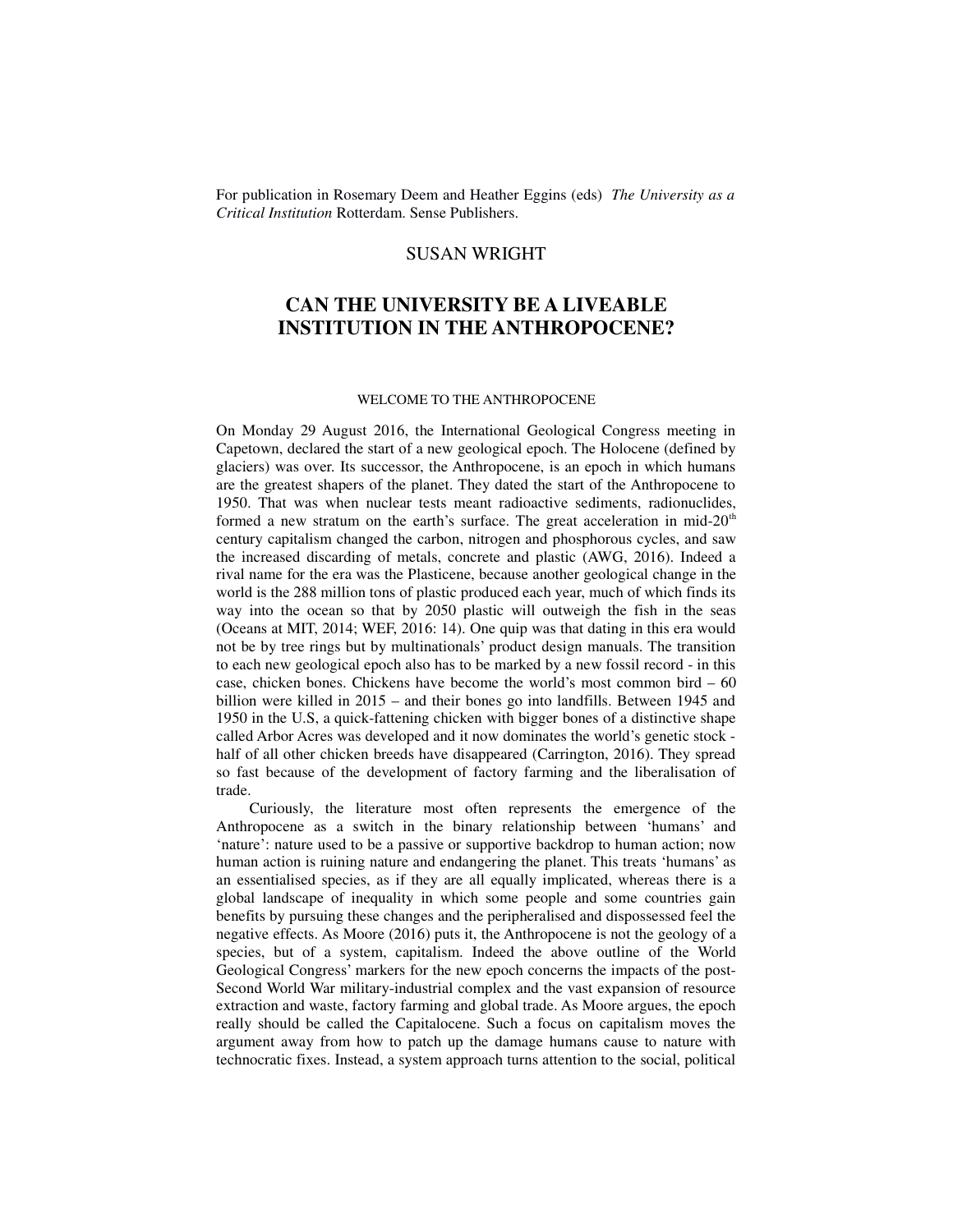and economic processes involved, the institutions that people build and the political economy they form.

Even though universities are not the most important institution in the Capitalocene, they are nonetheless implicated in its formation. Since the 1950s, especially in the U.S., they have been bound up with the military-industrial complex and since the 1990s politicians have turned to universities to 'drive' what they call the 'global knowledge economy'. Universities have been reformed to make them focus more narrowly on producing what Slaughter and Rhoades (2004:17) call the two crucial raw materials for this economy – knowledge and high-skilled labour – and to do so at a time when the negative consequences of such a constricted economic focus are finally being identified, named, measured and analysed in the Anthropocene/Capitalocene. This chapter explores the consequences of universities' becoming entangled with such a predatory system and, using Polanyi's (2001 [1944]) distinction between a 'formal economy' and a 'substantive economy' or 'ecology', asks instead how they can be re-embedded in a wider range of interlaced social, political and economic relations and responsibilities. The situation of academics within this political economy behoves us to question, how can we educate ourselves and our students to be critically reflexive about the 'scene' universities are in? In universities that have been reformed into alignment with the processes generating the Anthro/Capitalocene, how can we use our critical skills to find space to act, so as to develop universities as responsible institutions producing knowledge and citizens with a sense of care for the future not just of humanity but of the globe itself?

#### UNIVERSITY REFORMS

Since the 1990s, university reforms have been so widespread around the world that they resemble what Morton (2013) calls a Hyperobject. That is, something that is so massively distributed throughout the globe and takes so many different detailed forms, that it is hard to grasp how all its manifestations somehow contribute to a general trend and achieve similar effects. Morton develops this concept in relation to species extinction but it also seems applicable to university reforms and their contribution to what Sassen (2014) calls the 'expulsions' of capitalism. She argues that capitalist systems have developed much narrower interests and sharper edges, beyond which surplus people and unprofitable things are not just 'externalised' and marginalised but expelled and made invisible. How, through a range of different reforms, have universities gradually shífted from a responsibility for being the 'critic and conscience of society' (as framed in New Zealand's legislation) to becoming increasingly implicated in the expulsions of the Capitalocene? The range of ways that universities have been reformed can be illustrated by describing four main approaches: to create 'world class' universities; entrepreneurial universities; universities that are part of a market state; and universities that are drivers of a competition state. The World Bank promoted the first policy, the idea that countries should compete in a so-called global knowledge economy by trying to ensure they had one or more 'World Class Universities' (Salmi, 2009). To achieve this, they should 'pick winners', focus their resources on those universities and engage in 'internationalisation'. The World Bank offered a smorgasbord of methods to achieve this: by distributing public funding on a competitive basis, privatisation of provision, or 'cost sharing' (i.e., charging students' fees). Even countries with state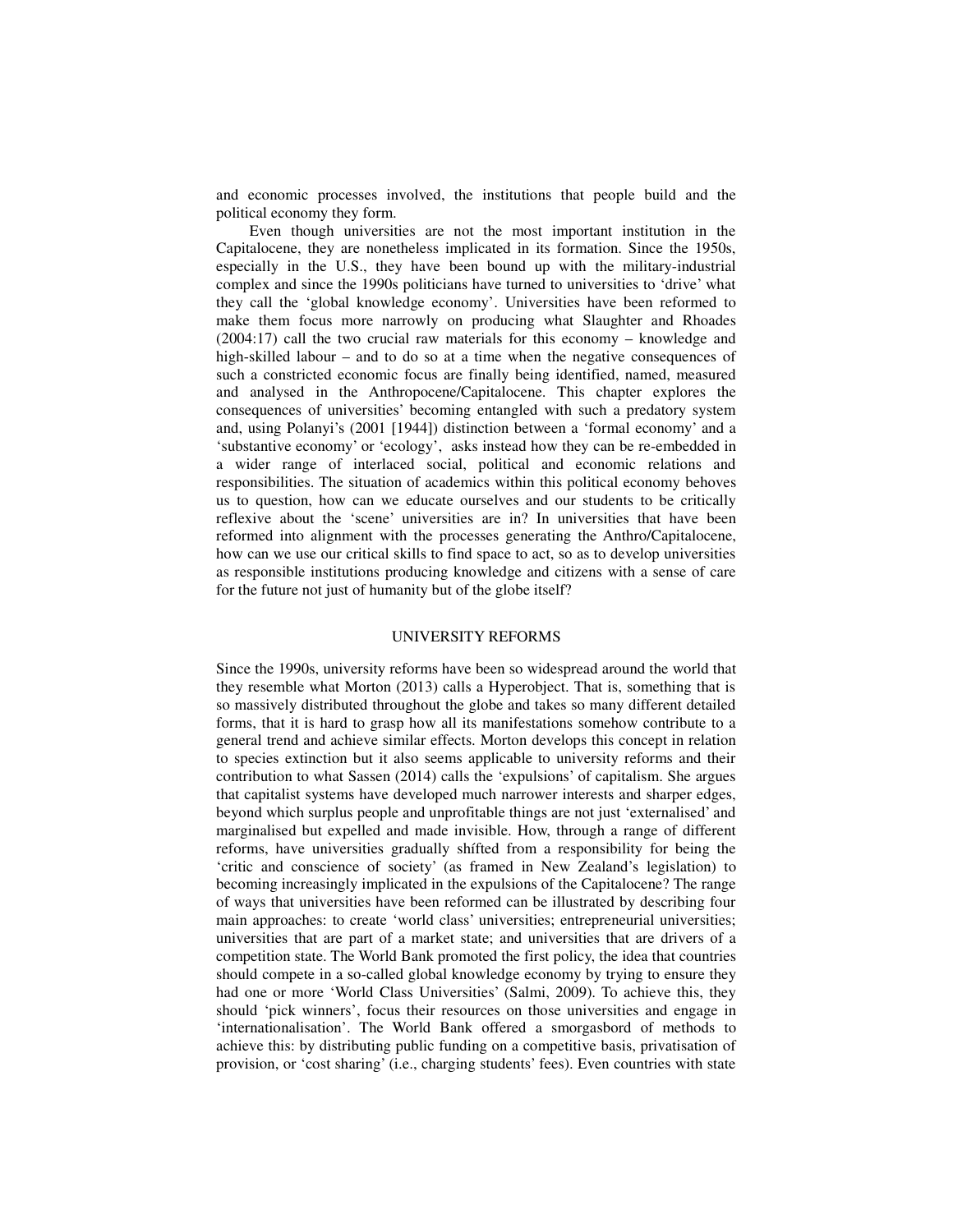socialism, like Vietnam, found that when they implemented one of these methods, it quickly entailed the others, including pursuing the World Bank's agenda of bringing private and capitalist interests into the state sector (Dang, 2009). In Chile, where Milton Friedman's Chicago Boys created arguably the most privatised education sector in the world with the highest student fees, sustained street protests over many years have led to a change of government and a request to the World Bank to advise them on how to reverse that process (Bekhradnia, 2015). There is not yet a word for how to 're-public-ise' the sector and move out of neoliberal governance, privatisation and the market state.

A second reform route, to create what they call an entrepreneurial university, has been taken by Australia and New Zealand. This means that income generation pervades every aspect of the university. A consultancy report for Australian Universities recommends they should develop new business models for universities, 'streamlining' different income streams (EY, 2012). A report (Barber et al., 2013) staffed and funded by the education publisher and private provider, Pearson, used an older term (first used in Thorne, 1999). They proposed 'unbundling' the activities whose interlacing (and cross-subsidising) has up to now been the distinctive feature of a university. Each activity should be treated as a separate, income-generating stream, and organised in such a way as to maximise its own added value. Those that do not make a profit should be closed. Auckland University is perhaps New Zealand's most exemplary 'enterprise university'. In this case, income generation and the realisation of intellectual property assets are the most important criteria when setting research priorities. The appointment of staff is based on the enterprise unit's assessment of how much income their research will bring in (rather than academics' assessment of its intellectual quality or the person's contribution to teaching). The conditions of employment have also been changed to reward 'enterprise', with everyone responsible for leadership of the university in that direction (Amsler and Shore, 2015).

The third reform policy is best exemplified in England, where successive governments have attempted to turn the university sector into a competitive market for higher education. From the 1980s, reforms have had four main features: university activities were valued in purely economic terms; systems of top-down decision making were introduced, so that, mimicking a corporation, universities could respond to changes in the market; the sector was fragmented according to institutions' 'distinctive missions' so they could compete in different markets; and students were reinscribed as consumers and universities were reframed in terms of the discourses, and to some extent the practices, of commercial enterprises (Wright, 2004). Much of the push for marketization has centred on student fees. In the 1960s, the state paid the fees of each qualified student and provided a meanstested maintenance grant. But from 1976 to 1997, government funding per student was reduced by 40% (Dearing Report, 1997: 267 para 17.16), resulting in a £2 billion annual shortfall in funding for teaching. The Dearing Report argued student numbers should increase to 45% of the 18-19 year cohort to meet the needs of the knowledge economy and graduates should repay 25% of their tuition costs as their personal benefits from higher education were greater than those of industry or society. Instead of following Dearing's plan, the new Labour government first introduced an up-front annual fee for all students of £1125 and then their 2004 Higher Education Bill turned the sector into a market by allowing universities to charge a variable fee based on how they ranked each course in the market,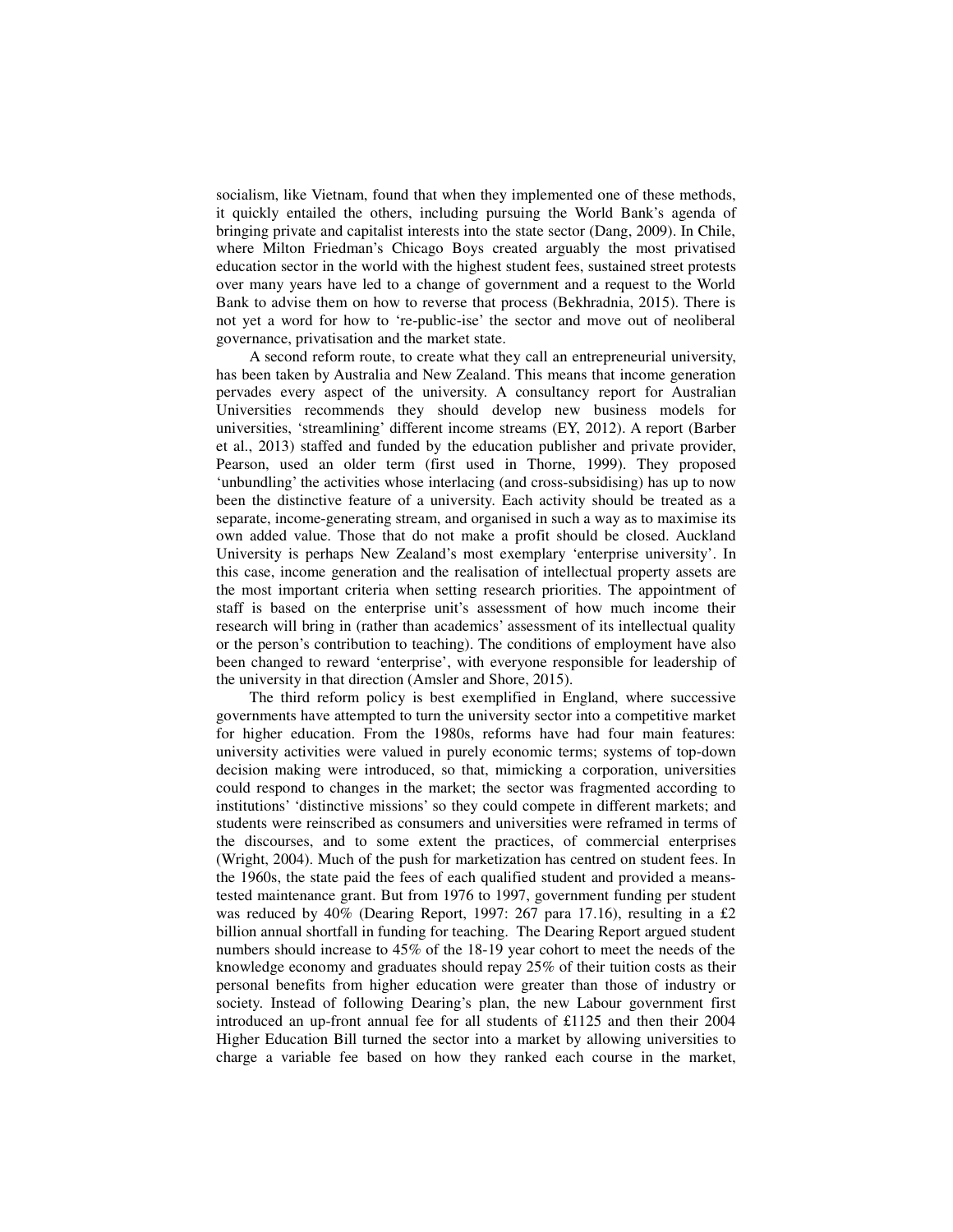although the government only squeezed the legislation through Parliament by 'capping' the fees at £3000 for three years. All universities charged the top fee for all courses because of the funding shortage, but the legislation for a higher education market had been put in place. As McGettigan (2013) showed, taxpayers now paid for education twice, first in taxes and then in fees. Following another national review (Browne Report, 2010) the Coalition Government in 2010 raised the cap on annual fees to £9,000, ended government funding of teaching through the block grant (except for STEM subjects), and replaced nearly all student grants with tax-funded student loans. Their argument was that this created a 'level playing field' between public universities and for-profit providers. The result was a spawning of companies offering higher education whose students were eligible for student loans to pay £6000 tuition fees and maintenance costs. Quality checks were not in place to see if the students attended, if the courses were actually taught, and to calculate the completion and drop-out rates. Vast profits were made. For example, St Patrick's International College was too small to register for publicbacked loans for students in 2011-12 but grew within a year to receive £11 million in public-backed funding in 2012-13 from its 4,000 students. This so-called marketization has generated a system of risk free, state-funded capitalism (Wright, 2008, 2016).

In the fourth policy approach, in Denmark, the elements of the argument for reform were assembled in quite a different way to Chile, Australasia or England. A law in 2003 brought universities under wider public sector reforms to create a 'competition state' in which universities were given a special responsibility to drive Denmark's competitiveness in the Global Knowledge Economy and thence sustain its position as 'one of the richest countries in the world' (Danish Government, 2006). Rather than being directly marketised, privatised or expected to be enterprising themselves, public universities received vastly increased government funding in order for them to produce a faster throughput of qualified knowledge workers and research that could be turned into innovations by industry. The minister's catchphrase for the reform was 'from idea to invoice', and the purpose of increasing public investment was to yield knowledge and high-skilled labour that could be harvested effectively by private-sector knowledge industries. The 2003 law gave universities the status of legal persons, which made them responsible for their own solvency, and meant they could enter into contracts with government and other private and public organisations. The government made them into 'free agents', no longer protected by the state against economic and political interests but responsible for exercising their own agency. Indeed, they were now legally obliged to exchange knowledge with 'surrounding society' whilst protecting their own research freedom and ethics. The law also changed the management of universities, establishing strategic leaders of clearly bounded organisations and units, who had the freedom to manage and to deliver on contracts. Perversely, the government could now steer these 'free agents' much more tightly by setting political aims for the sector, which were translated into performance indicators in 'development contracts' with the strategic leaders, and by tight control of universities' liquidity.

These four examples of university reform illustrate how widespread they have been and also how they differ in terms of how the components have been put together and which aspect of the assemblage has been emphasised and made into the key concept and argument for reform. But if spread and variety are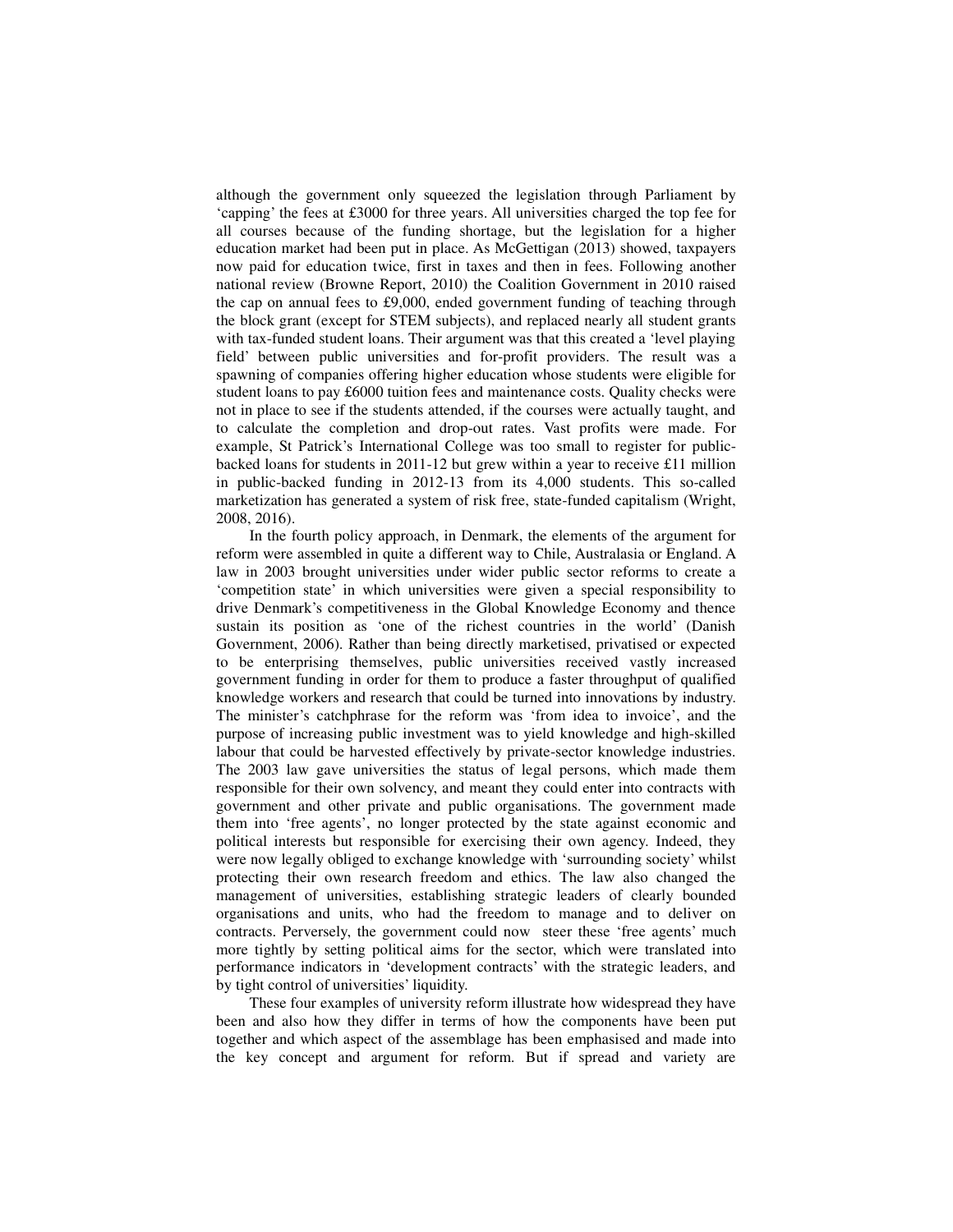characteristic of a 'hyperobject', another feature of Morton's concept is that the reforms all somehow contribute to general trend and achieve similar effects. Taking this insight, the reforms seem to share two main features that are changing the place of universities in the world and implicate them in wider systemic relationships that were introduced above as the Anthropocene or Capitalocene. First universities are conceptualised as a new kind of subject in a new context; and, second, this context is treated as an 'economy' in which universities are allocated an instrumental role in the production of knowledge and human capital deemed necessary for successful global competitiveness.

## NEW CONTEXT OR FIELD OF HIGHER EDUCATION

The first shared feature of this torrent of reforms is that universities are no longer thought to be in a ring-fenced 'sector' supposedly protected from the dominance of economic and political interests and charged with providing education, research, and public service to the citizenry: they are now a site for value extraction in the Capitalocene. Since the Second World War, especially in the U.S., universities have been deeply engaged with capitalist agriculture and research and development for pharmaceuticals and defence, but now they are positioned amidst a much more complex array of industries and organisations that connects them to and makes them effective and intelligible within the 'global knowledge economy'. They range from publishers with new business models, to specialists in bibliometrics and data harvesting, organisations producing the university rankings that students use to select their university and that other universities and industrial firms use to choose collaboration partners, and also credit ranking agencies whose grades affect the cost of bank loans or finance capital for developing the new buildings and campus services needed to attract 'world class' researchers and students. Whereas universities were meant to service a market, they have in many cases become markets themselves (Robertson and Komljenovic, 2016; Hartmann, 2008). Companies are specialising in selling software to standardise and manage university administration, staff performance, 'learning platforms' and interfaces with students. Where university functions have been unbundled, a plethora of companies take over not only security, cleaning and catering, but admissions, course delivery, exam marking etc. Some universities have turned all their administration into a service delivery company that then bids to take over the administration of other universities. Internationalisation has spawned new forprofit student recruiters and 'pathway providers' who oil the international trade in fee-paying students, some offering pre-degree or first year courses, often on university campuses. Burgeoning for-profit providers of higher education are establishing colleges throughout the world using a range of business models, often linked to on-line courses, especially MOOCs (Massive Open Online Courses) in which companies developing computing hardware and software, information technology and social media have a major interest. Meanwhile consultancies and audit companies, such as McKinsey, Deloitte and PricewaterhouseCoopers, advise university leaders on how to manage their university's relations with these surrounding interests and ever-changing government policies. They also provide governments and increasingly influential international agencies, such as OECD, World Bank and EU, with ideas for future reforms.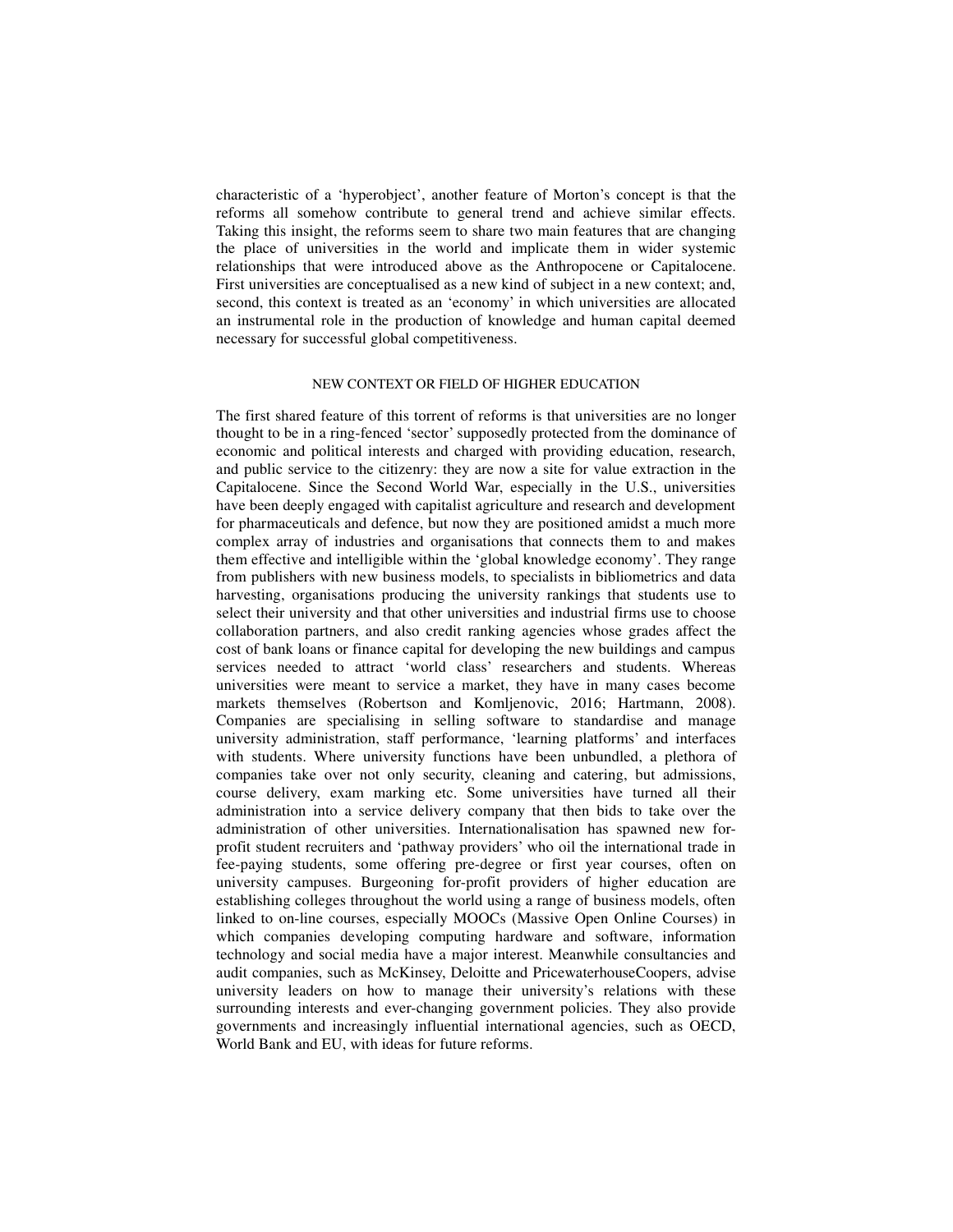In short, the first common feature of the reform hyperobject is that universities are now located in this vastly expanded field of higher education, surrounded by myriad interests all entitled to make demands on research and education. The university has to become a new kind of subject, responsible for negotiating its relations with these diverse economic, political and social interests in 'surrounding society', and is made responsible for determining its boundaries and maintaining its own values, research freedom and ethics.

### THE FIELD OF HIGHER EDUCATION TREATED AS AN ECONOMY

The second common feature of the reform hyperobject that ties the university into the Capitalocene is the way this field of higher education is conceptualised as an economy. This has implications for how universities and their leaders, academics and students can act within this field and the space for manoeuvre they might find. An example of this economy discourse is found in the UK government's white paper, *Success as a Knowledge Economy* (BIS, 2016)*.* The paper starts with a brief mention of the university's role in fostering democracy, culture, criticality and social change, but this discourse is quickly dropped in favour of a dominant focus on 'driving economic growth'. The white paper, emanating from the ministry for business, claims that the 'need for knowledge' is to drive competitiveness and innovation, and the purpose of 'excellent teaching' is to support students' future productivity. The white paper depicts universities in the language of a formal economy. Education and students are turned into commodities, described in terms of markets, competition, price, instrumental outcomes and pursuit of individual interests. It is as if all the university's relations with stakeholders were dislocated from academic and ethical considerations and were market based. This approach abstracts and dislocates a model of the formal economy from the daily life, social relations, values and ethics of academics and students within the university and with surrounding society.

Polanyi's (2001 [1944]) contrast between what he calls two meanings of 'economy' or *oikos,* sheds light on the process of abstraction and dislocation visible not only in the UK's white paper, but in the other examples of reform quoted above. He shows how in the original meaning of *oikos*, as household management, economic activities were an integral part of – and relied on – a wide range of social, political, kinship relations and institutions. This he calls a 'substantive' idea of the economy. His historical anthropology showed how in 18<sup>th</sup> century England, the 'economy' came to be conceptually disembedded from these relations and treated as if it operated according to its own intrinsic logic and was an autonomous sphere. This he called the 'formal' meaning of the economy. Goods, services, labour and land were all ripped from their social context, or alienated, and transacted through price setting in markets. Key to his argument was that land and labour were 'fictitious commodities' that could only be transacted on a market by destroying their social and ecological fabric. This form of capitalism introduced a new notion of scarcity, an assumption that there would be an insufficiency of 'means' to meet everyone's 'ends'. In their transactions, individuals (whether individual organisations or individual people) were conceived of as autonomous, interest-bearing units, exercising rational choice in conditions of scarcity by competing to maximise gains. Polanyi then showed that this economic logic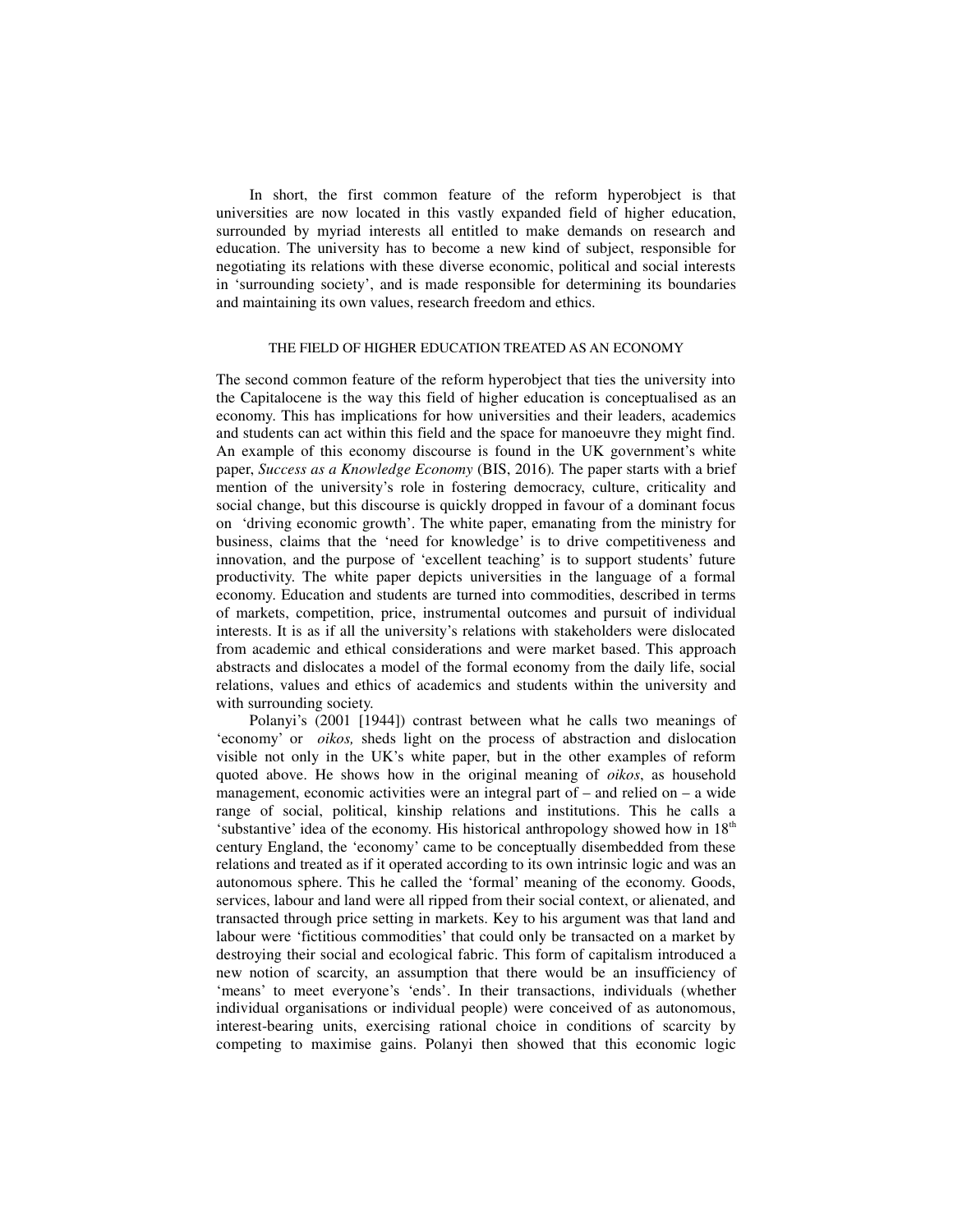imposed itself back onto other spheres of life from which it had been abstracted. As a result, 'the economy' reshapes its context in its own image.

Whereas this way of thinking was specific to 18<sup>th</sup> Century England, in neoclassical economics it is presumed to be true for all time and throughout the world. The dangers of disembedding market relations from a wider social and economic milieu are clearly demonstrated by anthropological studies such as Greenwood's (1976) research on Basque farming. In the 1960s, farmers engaged in mixed agriculture and had very complex circuits of exchange. A small component of this mixed economy was the sale of produce to the local garrison town. The farmers therefore always turned some of their yield into commodities for market sale, but treated this as what Polanyi (1963) called a 'port of trade'. That is, they kept these sales contained, only using them to raise the limited cash needed to support the subsistence economy. Their overarching priority was to maintain a sustainable subsistence economy and this is where they placed the highest value. When a younger generation took over the farms, they turned to commodity farming for the market in order to convert their produce into cash for a consumption lifestyle. They found the commercialisation of their farming subjected them to middle class people and they began leaving, preferring to be labourers rather than servants. Their economy also became vulnerable to price fluctuations, but by then the people had dispersed and the knowledge and community relations needed to restore a subsistence mixed economy had gone, with the result that the economy collapsed.

Davydd Greenwood, critical accountant Rebecca Boden and I related this Basque ethnography to recent developments in universities and developed a methodology aiming to distinguish between market and sustainable economic valuations of the work conducted by universities. We tabulated a university's complex circuits of exchange using distinctions between rivalrous and nonrivalrous, and excludable and non-excludable. To this we added the different kinds of exchange involved, using Polanyi's ideas of three major forms of exchange – reciprocity, redistribution and markets – and how each has radically different social consequences. Drawing on further anthropological theory, each mode of exchange (direct versus indirect, specified or not, commensurate or not, and immediate versus delayed or long-term) implies a different kind of relationship and degree of trust (Table 1).

|                  | <b>Excludable</b>            | Non-excludable                 |
|------------------|------------------------------|--------------------------------|
| <b>Rivalrous</b> | Usual example:               | Usual example:                 |
|                  | Private goods e.g. purchased | Common goods e.g. fish in      |
|                  | food                         | open sea                       |
|                  | University example:          | University example:            |
|                  | Patents                      | Open innovation systems        |
|                  | Form of exchange: Market     | Form of exchange: Reciprocity  |
|                  | Direct, specific (contract)  | or redistribution              |
|                  | commensurate                 | Indirect, unspecified,<br>non- |
|                  |                              | commensurate                   |
|                  | Relationship:                | Relationship:                  |

*Table 1. University's multiple circuits of exchange*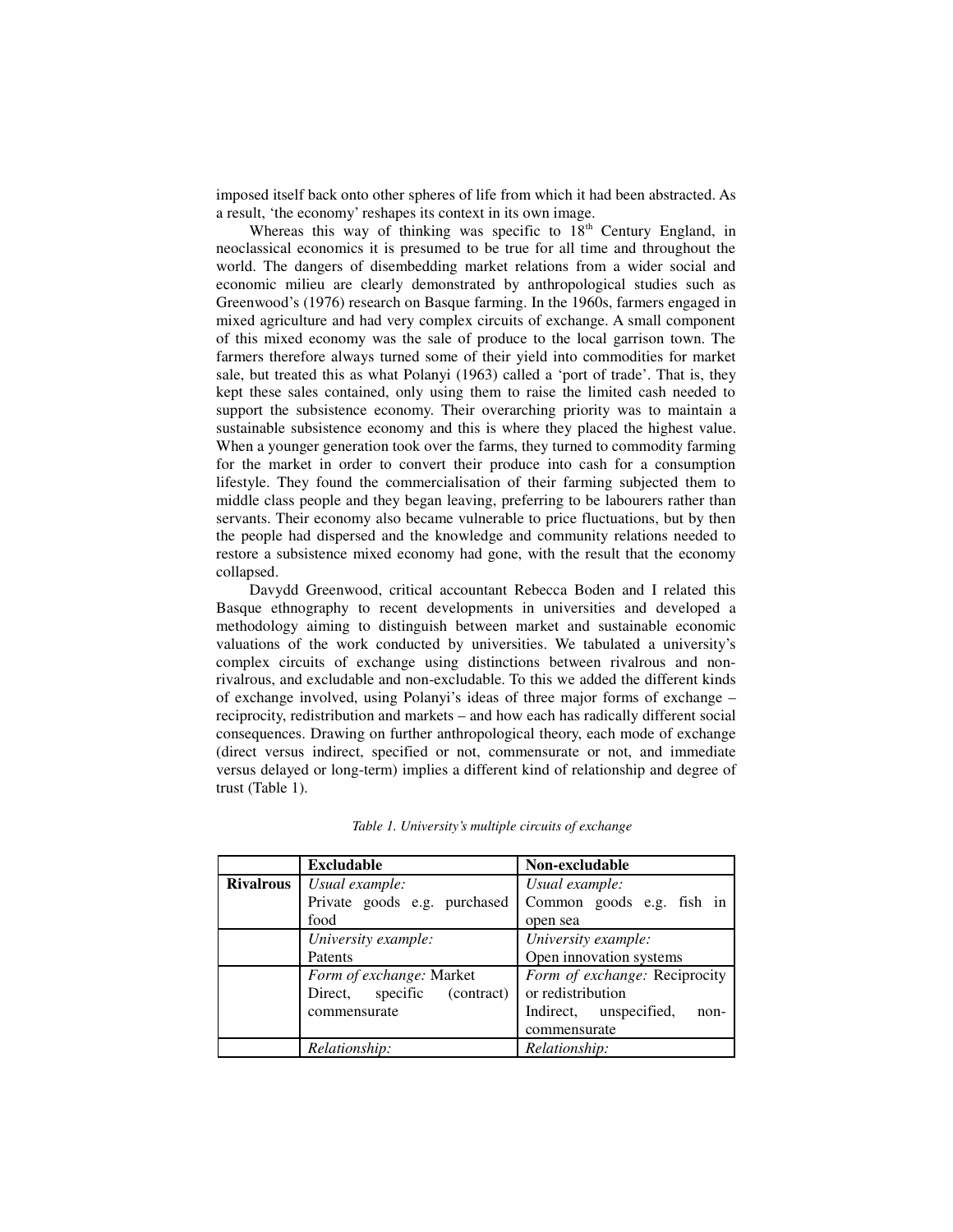|           | Low trust, not sustained        | High or intermediate trust      |
|-----------|---------------------------------|---------------------------------|
| Non-      | Usual example:                  | Usual example:                  |
| rivalrous | Club goods, e.g. cable tv       | Public goods,<br>street<br>e.g. |
|           |                                 | lighting                        |
|           | University example:             | University example:             |
|           | Subscription journals           | Public talk                     |
|           | exchange:<br>Form<br>of         | Form of exchange: Reciprocity   |
|           | Redistribution                  | Indirect, delayed, unspecified, |
|           | Direct, access specified<br>but | non-commensurate                |
|           | immediate,<br>not.<br>usage     |                                 |
|           | commensurate                    |                                 |
|           | Relationship:                   | Relationship:                   |
|           | Intermediate trust              | High trust, long lasting        |

Source: Adapted from Rebecca Boden, Davydd Greenwood and Susan Wright's presentation to 'Blueprint for a Trust University' conference, DPU, Copenhagen, June 2011

Activities which are rivalrous and excludable include research that results in patents, contracts that give the contractor restrictive rights over the results or similar ways that the service of a university is purchased for privileged or exclusive use by certain interests. Here a market form of exchange is based on price. It is also based on presentism, with all values calculated as if they can be stabilised at a particular moment in order to exchange two specified items (fee and service) that are agreed to be commensurate. As mentioned above, Polanyi showed that market exchange is based on the idea that there is a scarcity of means to meet competing ends, and the exchange is between commoditised goods and alienated 'hands', or what is now referred to as 'talent', in price-setting markets. Where each party is trying to get the best out of the deal, trust rests in fulfilment of the terms of the contract, and on its completion, the relationship is concluded.

At the other extreme, activities which are non-rivalrous and non-excludable are open to all and do not diminish with use, so there is no need to compete over scarcity. Many of the ways that universities engage with the public fall into this category and also ways that academics interact with each other and with their students, including public talks or colleagues reading and commenting on each other's drafts to share and develop ideas. Here the relationship is based on reciprocity, where one exchange does not close a deal but, on the contrary, creates a sense of obligation to find some way to make a further exchange. As Mauss (1990 [1925]) put it, gift begets gift, begets gift, begets gift. What is exchanged may not be immediately commensurate; nor is the exchange necessarily direct, as A can give something to B who gives something to C who gives something to A in a circuit of indirect exchange. The parties view their relationships with each other as symmetrical rather than hierarchical even if, in an extensive circuit of indirect exchange, they only vaguely know of each other's identity and presence. This kind of exchange generates high trust and long-lasting relationships.

Exchanges that are non-rivalrous and excludable cover activities where access is through subscription or membership of a club, but where the resource is not diminished by use. A simple example is access to professional journals through subscription (either privately or though membership of a university that has a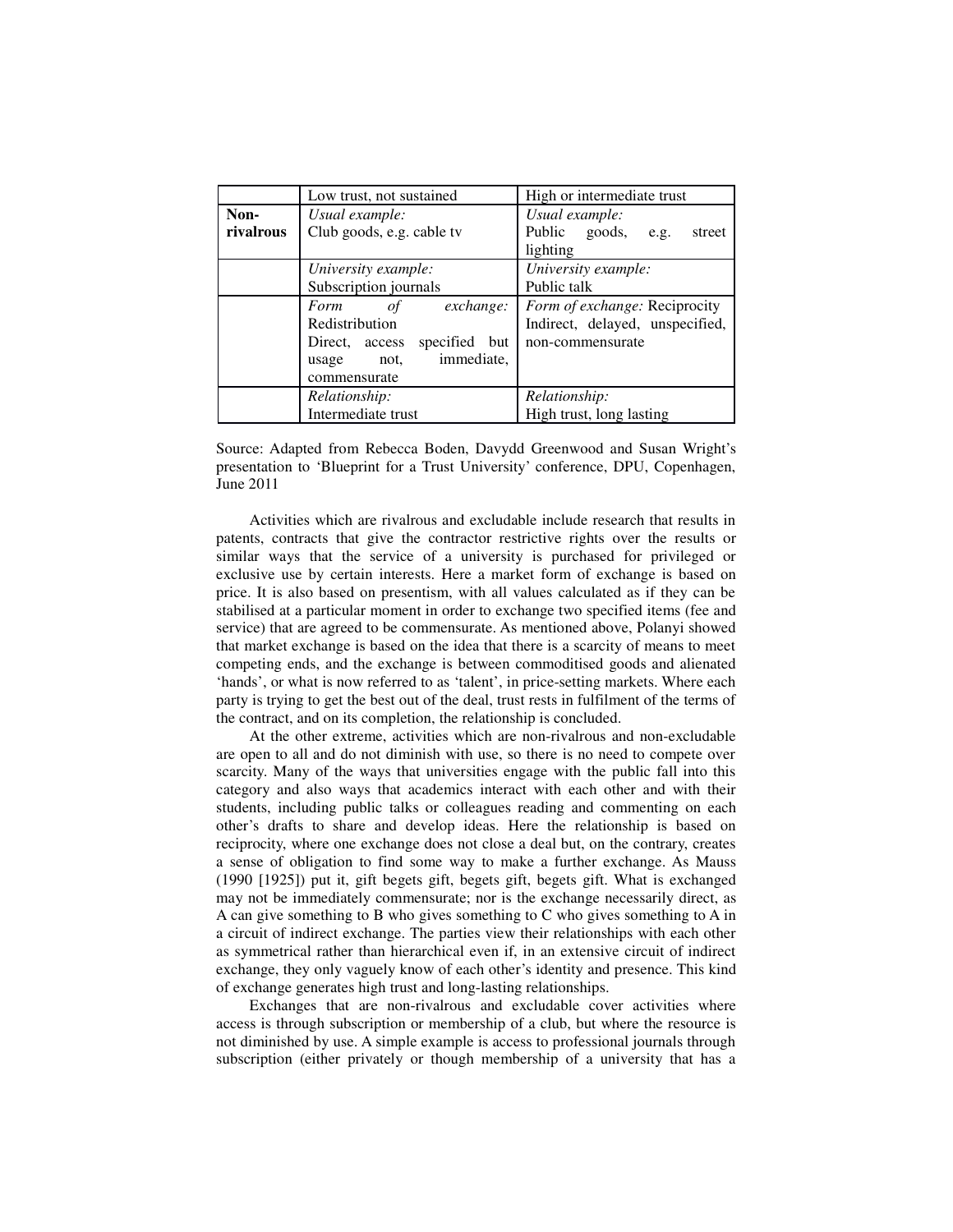subscription), and this category can also refer more widely to students' registration giving them access to the resources of the university. If reciprocity denoted exchange between symmetrical groupings, redistribution involves appropriation by a centre and then out of it again to ensure the distribution is sufficiently fair and even to keep the club going. Redistribution requires hierarchical groupings and may be marked by tensions and negotiations, and attempts to resolve them through set procedures and systems of accounting. To hold the groupings together there also needs to be a sense of mutual obligation, which increases with ascent up the hierarchy, to the point that leaders realise that their position depends on acting with care toward those for whom they are responsible and on sustaining rather than tearing the social fabric. Such a social system is characterised by long-term relationships with an intermediate or wary kind of trust.

Activities that are non-excludable but rivalrous refer to common goods and may be based on either reciprocity or redistribution. They are exemplified by fish in the open sea, where supposedly everyone has access but where it is very clear that stocks are not infinitely replenishable. Universities' attempts to create open innovation systems are an equivalent example. Where these activities are successfully organised through reciprocity, the items exchanged can be unspecified and not commensurate and the exchanges can be indirect, between circuits of parties who see themselves as roughly equivalent and in long term relationships of mutual obligation and trust. But where resources are fast depleting and tensions rising, sometimes a redistributive system develops.

Polanyi points out that these four forms of exchange do not just denote personal interrelations, but their different patterns of social integration are 'conditioned by the presence of definite institutional arrangements, such as symmetrical organisations, central points and market systems' (Polanyi, 1957: 251). In universities, and as seen in the example of Basque farming above, these forms of exchange and their associated patterns of integration may be found side by side (Polanyi, 1957: 205). These ideas provide a way of analysing the coexisting circuits of exchange within a university and their interwoven patterns of individual and organisational integration. Universities rely heavily on reciprocities and redistributions as well as markets, but in order to manage the balance between these circuits of exchange, they have to be distinguished. In particular the fundamental difference needs to be clear between reciprocity and redistribution on the one hand and markets on the other, as, although they all redistribute resources, they do so in very different ways and they relate to quite different modes of organisational integration.

Using the analogy of the Basque farmers, for a university to sustain its core values, it would need to maintain its subsistence through a mixed economy with multiple circuits of exchange. To achieve an optimal balance, there would be a small level of activity devoted to rivalrous and excludable research, such as commissioned research or research resulting in patents, but this should be tightly limited as a 'port of trade'; it would be used to support the university's other activities and not allowed to dominate. Slightly more activity would be devoted to excludable and non-rivalrous club goods, such as writing and editing articles in subscription journals. The income from these two categories of work should go towards sustaining the production of common goods, like open access to research, which is important but unfunded, and public goods like contributions to media discussions and public talks, which do not yield sufficient income to cover costs.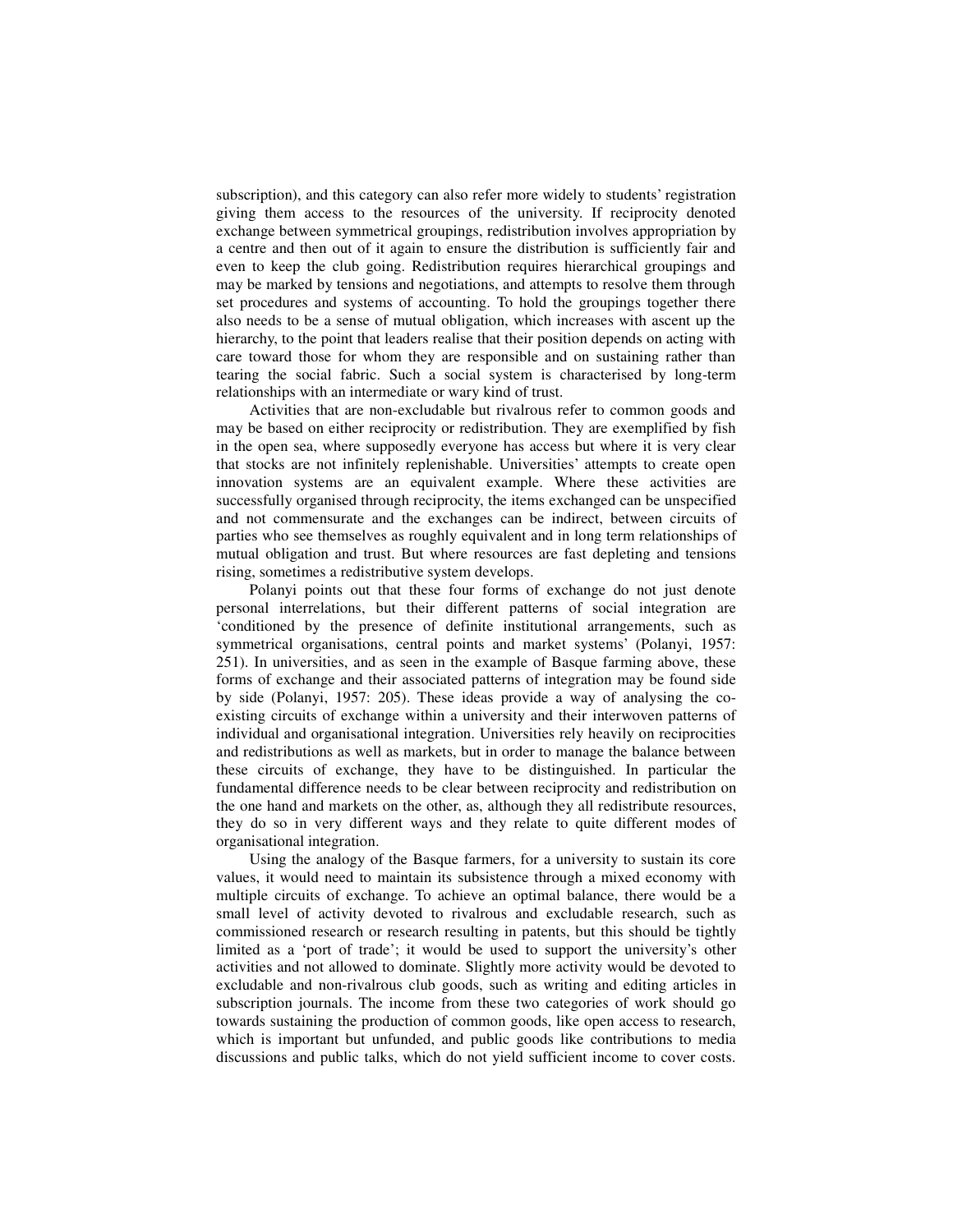The overall priority would be to maintain the organisation's subsistence and sustain its core values. Instead, universities' circuits of exchange have gone out of balance, and private goods are predominating and drawing on the resources of the other activities to maintain its greedy growth.

The important distinction here is not between private and public but between a market-based and a sustainable valuation of the work of universities. As Cantini (forthcoming 2017) shows, differences between ostensibly public versus private institutions cannot be used to make normative judgements about their values and roles in society. In some countries public universities and their state funding have been captured by elites, while some privately funded universities are fulfilling a public purpose by locating and investing in poorer neighbourhoods and providing education for upward social mobility. Rather, it is a question of whether private, excludable, rivalrous goods are allowed to play a dominant and destructive role in the overall political economy of a university and in the field of higher education through separation from their social context or whether an optimal balance is achieved between the four circuits of exchange. Achieving such a balance, means holding in check the logic of the formal economy, in which the focus is on commodities, competition, markets and price, and all other factors are treated as 'externalities' that either provide unacknowledged support for the expansion of the market sector, or are 'noise' factors that get in the way. The designation of the Anthropocene, or more accurately, the Capitalocene, highlights the dangerous consequences of the  $20<sup>th</sup>$  century's externalisation of the environment. If the focus is turned towards the institutions that have been reshaped by the Capitalocene, like universities, the most dangerous move has been turning the public good into an externality. As Jiménez (2006: 7) phrases it: the definition of a public good as an externality is 'a residual precipitate of a market transaction' and 'this model works by stabilizing "market" and "society" as distinct arenas of interaction: externalities move from one to the other, hence their separation'. When the language of neoclassical economic capitalism is used to describe the university, it externalises all other relationships and values. More than this, it is used to invade and reorganise the social life of the university in its own 'economic' image. This tries to turn academia into 'fictitious commodities' that can only be transacted on a market by destroying their social and ecological fabric. It repurposes the institution as the driver of a global knowledge economy with the danger that it channels and limits the activities of academics and the aspirations of students. This implicates the university in driving a system that it is responsible for critiquing.

#### *OIKOS* AS ECOLOGY

If the university is to have a relationship of responsibility and care towards humanity and the planet, it has to be the 'critic and conscience' of society, rather than the driver of a particular market-driven model of the formal economy. This requires a different way of thinking about the 'scene' or world that universities could inhabit and the relationships that would bring it about. Polanyi (2001 [1944]) provided an image of such a world when he pointed to the meaning of *oikos* as a 'substantive' or embedded economy. Using examples from anthropology, he showed that household and social relations, kinship, politics and religion all have economic dimensions: the 'economic' is entangled with all other aspects of living. This links Polanyi's idea of the substantive economy to *oikos* as the root of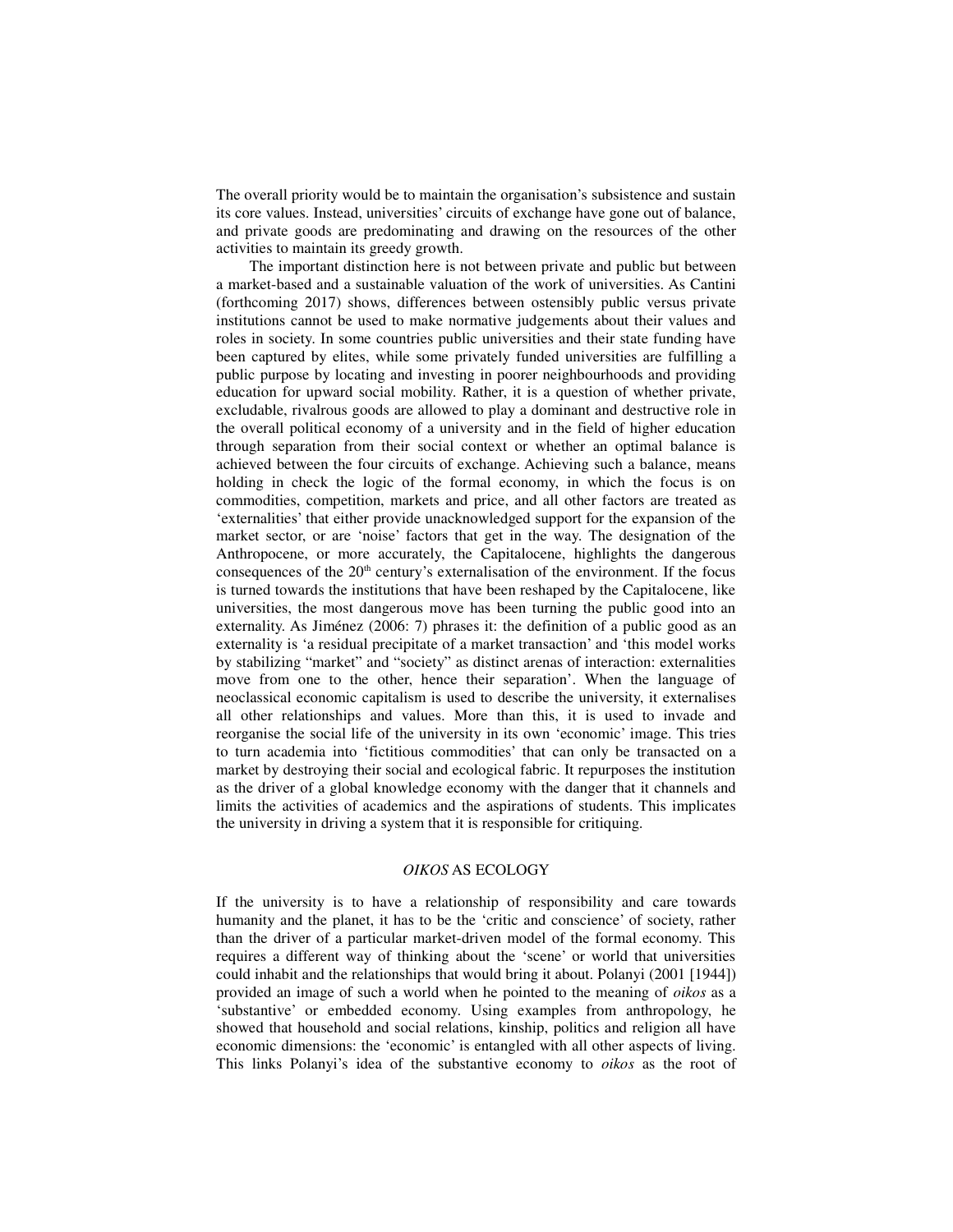'ecology'. Tsing argues similarly, that whereas the formal idea of the economy isolates people and things as resources for investment and exchange, and imbues them 'with alienation, that is, the ability to stand alone, as if the entanglements of living did not matter' (Tsing, 2015a: 5), in an ecological approach people conceive of themselves and their institution as actively entangled in worlds made up of interdependencies. This raises the question, what would be the implications of thinking about the university as situated in an ecology, rather than an economy?

As explained above, universities now find themselves in a much more complex world. The idea of the ivory tower was always fictional and universities, especially since the Second World War, have had excludable and rivalrous relations with certain industries that they negotiated through the language of the market. But now the university has to relate to a world made up of many different 'species' of actors, many inspired by economic rationales, price and competition, but others pursuing cultural, democratic and social values. Within the university, relations are not just based on economic considerations and research is not produced by competition and incentives: ideas often emerge through serendipitous conversations and are always refined through debate with academic friends and spread through illicit pdfs of publications as much as through conferences and journals. Teaching encounters, inspiring supervisions and corridor conversations as well as staff meetings spark developments in disciplines and new ideas for teaching. There is a whole social infrastructure of friendships, rivalries, admiration, respect and disagreement behind the generation and dissemination of academic ideas. In Polanyi's terms, this economy of ideas is an 'instituted process' that is tied into many relationships, social institutions and interactions, not only between university people but connected to many different institutions in the higher education field, like editors, rankers, industrial researchers, local authorities, and associations in civil society and local communities. To focus on only the features that 'count' as world class, entrepreneurial, profitable or competitive in a knowledge economy is to externalise, deny, and worse, ruin, the complexity of entanglements and interdependencies that make up a university ecology.

Tsing (2015a) has explored the ruins produced by capitalism's formal economies where only one stand-alone asset mattered, all else was weeds or waste, and where, when exhausted, the disturbed landscape was abandoned. She shows that in such externalised spaces, through an unpredictable interplay of many kinds of beings, which she calls 'interspecies entanglements', a new 'interactive ecology' can emerge in which it is sometimes possible for people to remake 'liveable landscapes'. In her case, she is concerned with the failed industrial forestry policies. For example, after clear cutting the original forests on the U.S. west coast, pine forests were planted amidst the stumps and disturbance, but soon afterwards the market collapsed and the pine forests remained, unharvested. This is one of the ruined spaces of the formal economy; the kind of disturbed and no longer profitable terrain that the Anthropocene externalises and does not recognise. Refugees from the U.S. wars in Laos and Cambodia arrived on the west coast at a time when the state had ceased to invest in immigrants' social and economic integration, and they found in the pine forests a setting where they could recreate a familiar cultural landscape. There, they also found the matsutake mushroom, which only grows in disturbed pine forests. This mushroom is prized in Japan, where it is the highly prestigious gift used to make social relationships, like a present to in-laws over a marriage, or to seal economic deals or heal a rift. But in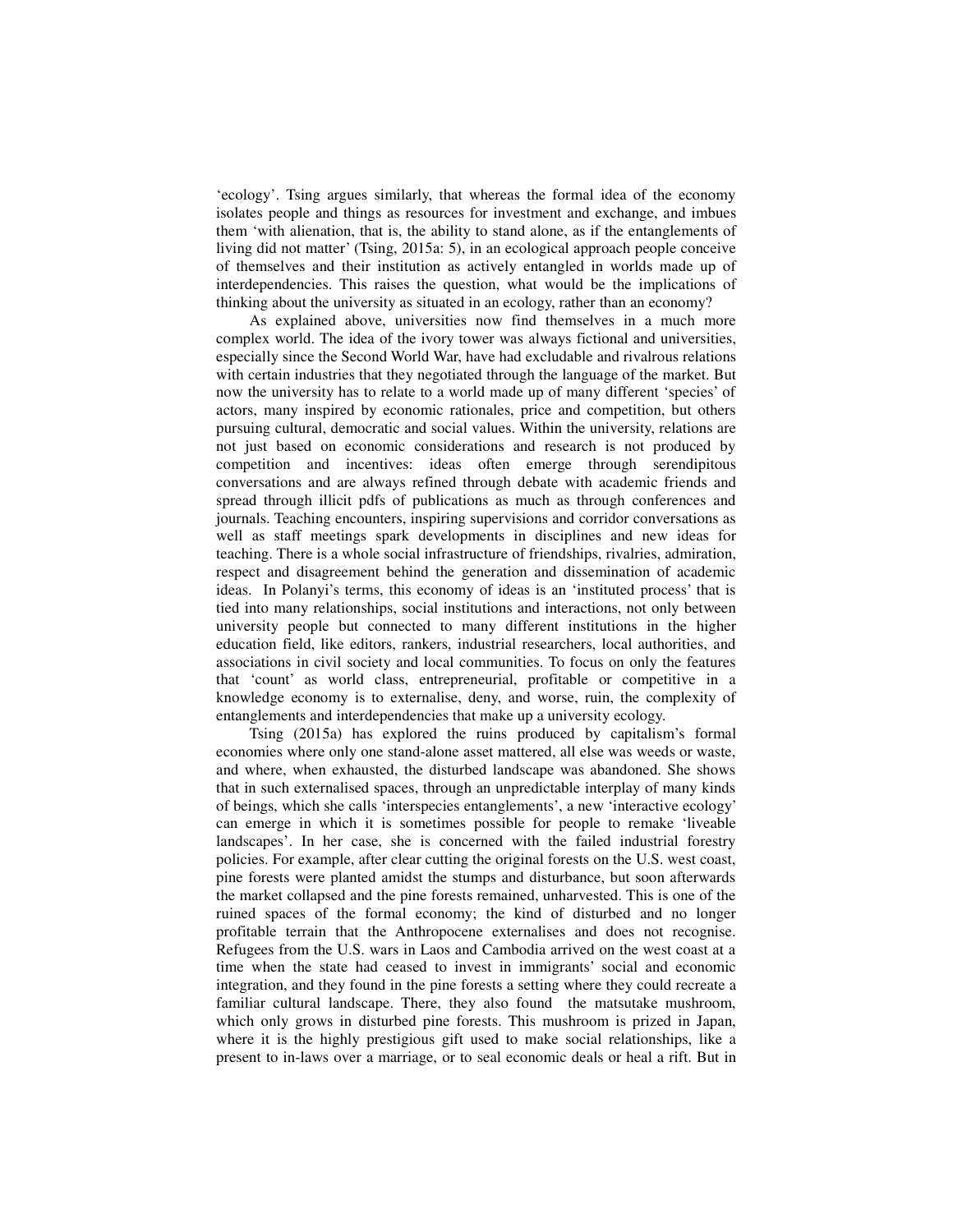Japan it had become a rarity. Tsing traces the chain of complex relationships and mutualisms by which the mushrooms collected by forest forages are sold locally to collectors, who sell to exporters who send them to distributors in Japan, who 'place' the mushrooms with well-established clients, so that they end up as prestigious gifts. In their journey, it is only for the brief time it takes to export the mushrooms that they are part of a formal economy, torn from their social context, turned into inventory and transacted as alienated commodities based on pricesetting in markets. For the most part, they are embedded with social value in particular life worlds and only need one aspect of commensurality to pass from one social context to another. The result is a supply chain linking varied spaces, but in each the economic value of the mushroom is embedded in other institutions (e.g. community building among refugees and gift giving among Japanese deal makers) so that capitalism extracts value without disturbing the lifeworld. Tsing focuses in particular on how the forest foragers have become part of a 'liveable landscape'. They inhabit the spaces disturbed and ruined by the formal economics of the Anthropocene/Capitalocene; they find ways to circumvent the restrictions on forest use; and recognise that mushrooms, pines, refugees, buyers and forest rangers are all interwoven and transforming each other in what Tsing calls 'necessary mutualisms'. She describes how, in these ever-shifting, unstable mutual relations, each organism disturbs and remakes the worlds around them, shaping the evolution of other organisms to try and make them advantageous for themselves. Sometimes these relations are brutal, hierarchical and predatory; at other times they are synergistic and mutually productive. In this process of continuously coordinating with others, mutualisms are rarely planned and symbiosis occurs 'when unexpected historical conjunctions fall into new coordinations' (Tsing, 2015b: 4).

### A UNIVERSITY ECOLOGY AND LIVEABLE LANDSCAPE

Universities, especially where they are being 'unbundled', can be the 'forest' or source of several supply chains for capitalist extraction by the multiple interests, described above, who now surround the university. It takes systematic and comprehensive ethnography and a very self-critical, reflexive approach on the part of all the people involved – managers, academics, students – for them to understand the ways in which they are implicated in each other's welfare through their participation in different circuits of exchange and patterns of organisational integration in the university. How are managers, academics and students already contributing to a formal and alienating 'economy', and, on the contrary, how can they develop and sustain a university 'ecology' with a liveable landscape? Levin and Greenwood (2016) have shown how current authoritarian, hierarchical and NeoTaylorist ways of organizing the university are unable to achieve such a change: instead, they see matrix organizations, learning communities and sociotechnical systems design, with the participants in the driver's seat and leaders as their coordinators and servants, as the only way forward.

While there is widespread literature referring to the marketization, privatisation and consumerisation of higher education, ethnographic studies are still rare that track in detail the ways universities' activities are the source of capitalist value extraction. In England, Komljenovic (2016 and Komljenovic and Robertson, 2016) has traced the multiple ways that a university's administration was interacting with, and contracting functions to, for-profit providers. Wright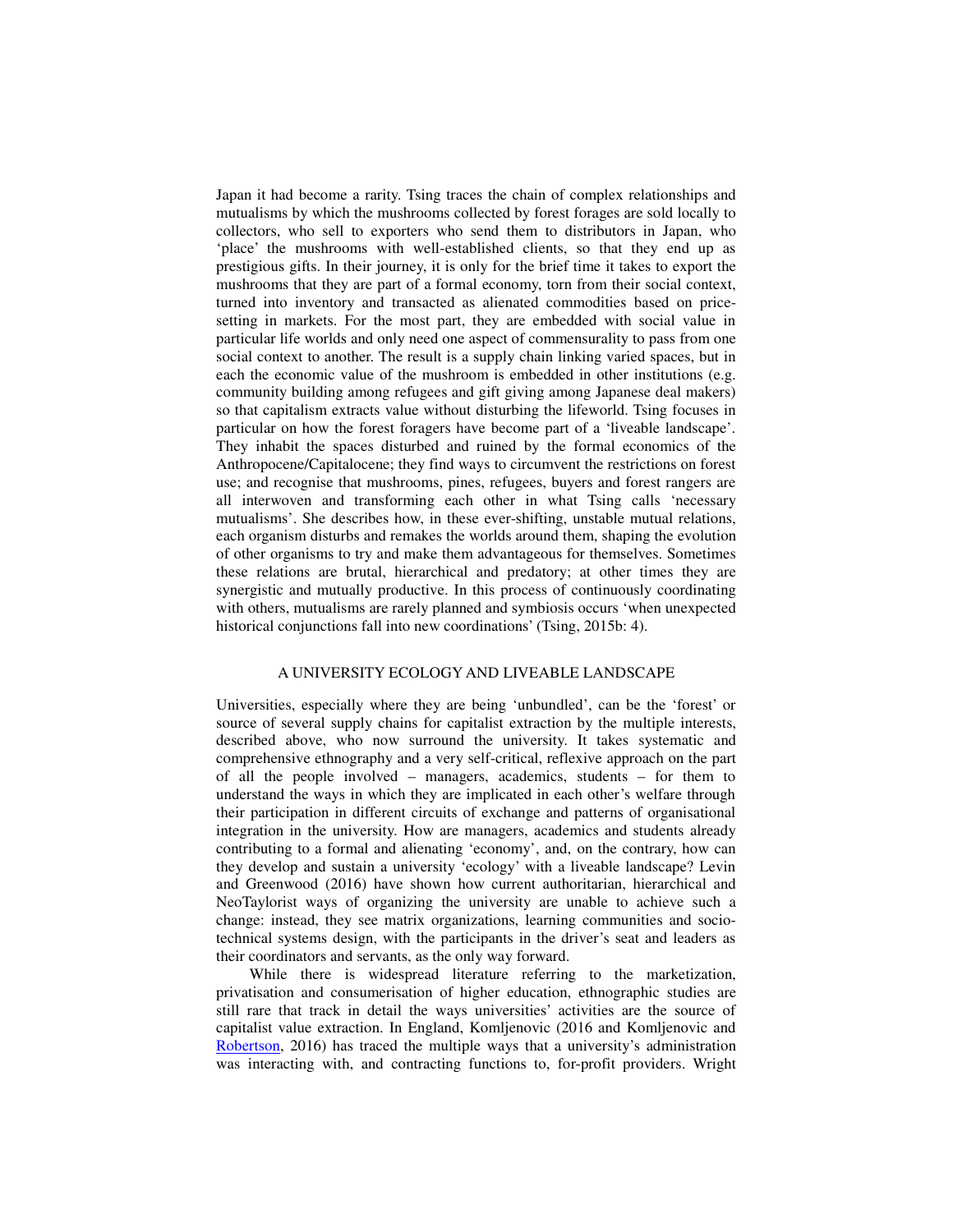(2016) has shown how vice chancellors can turn a university into an umbrella or carapace, which enables them to maintain they are working for a public purpose and keep their tax-beneficial charitable status, but under which they not only unbundle higher education into different enterprises and profit streams, but propose a business model of creating what one vice chancellor calls a 'family' of enterprises including further education colleges, Academy schools, the new technical education and professional and adult education (Phoenix, 2017). A similar example in the U.S. involves Indiana's major public land-grant university, Purdue University. It has tried to jump into on-line education by purchasing forprofit Kaplan University, and in the process has tied itself into a long term contract to support this huge operation from the failing for-profit sector (Seltzer, 2017). Newfield's (2016) detailed study shows the 'great mistake' over the way public universities in the U.S. have been funded and operated. Fridell (2017) traces similar changes in the political economy of higher education in Canada and drills down to how management consultants, private equity forms and software companies have developed strategies to reduce scholarly costs and turn 'discretionary budgets' into revenue streams for themselves. Some of these studies have derived from reflexive analysis as part of activism in Senate, through an academic union or through an education programme, and they all provide members of the academic community with the information and analytical tools to understand how their universities are being turned into formal economies.

Other studies have begun exploring the possibilities of disrupting alienating supply chains in universities, finding ways of creating liveable landscapes in the spaces ruined and externalised by formal economic calculus by circumventing or sequestering restrictive or dangerous powers, and seeking new, if unpredictable, mutualisms. Three examples will be outlined here. The first way to create the university as a liveable landscape is exemplified by Hansen's (forthcoming 2017) study of the strategies of Danish 'project barons', university professors who are so successful at raising external funding that they run their own research centres, become highly influential in their own institutions and often contribute to shaping national research policy. One plant scientist used metaphors of multispecies symbiosis to explain how he created a liveable landscape for his own centre. He studies plant-insect relationships, and in particular one plant whose leaves make cyanide to poison predators. However, the larvae of the six-spotted burnet moth feed on these plants and they circumvent the plant's defence system by sequestering the poison in their own bodies to protect themselves against predators. The larvae activate a positive response in the plants, so that rather than being a predatory relationship with a parasite logic, this becomes a successful symbiosis. Yet, the scientist points out, like Tsing, that there is no telling what a given species may be capable of, as its capabilities evolve in complex relationships with other species. Hansen saw a parallel between what he had learnt from plant-insect relationships and how he engaged in governance-researcher relationships. Hansen showed that government research policy employed a parasite logic, imagining a unidirectional flow from university knowledge producers to industry innovators. Learning from the plant scientist, this way of extracting without giving weakens the exploited party. University leaders also imagined themselves as steering the university from the top, with their strategies 'trickling down' to shape researchers' actions. Instead, project barons also clearly had power as they are the active researchers with huge networks, big grants, and full professorships, and 'leaders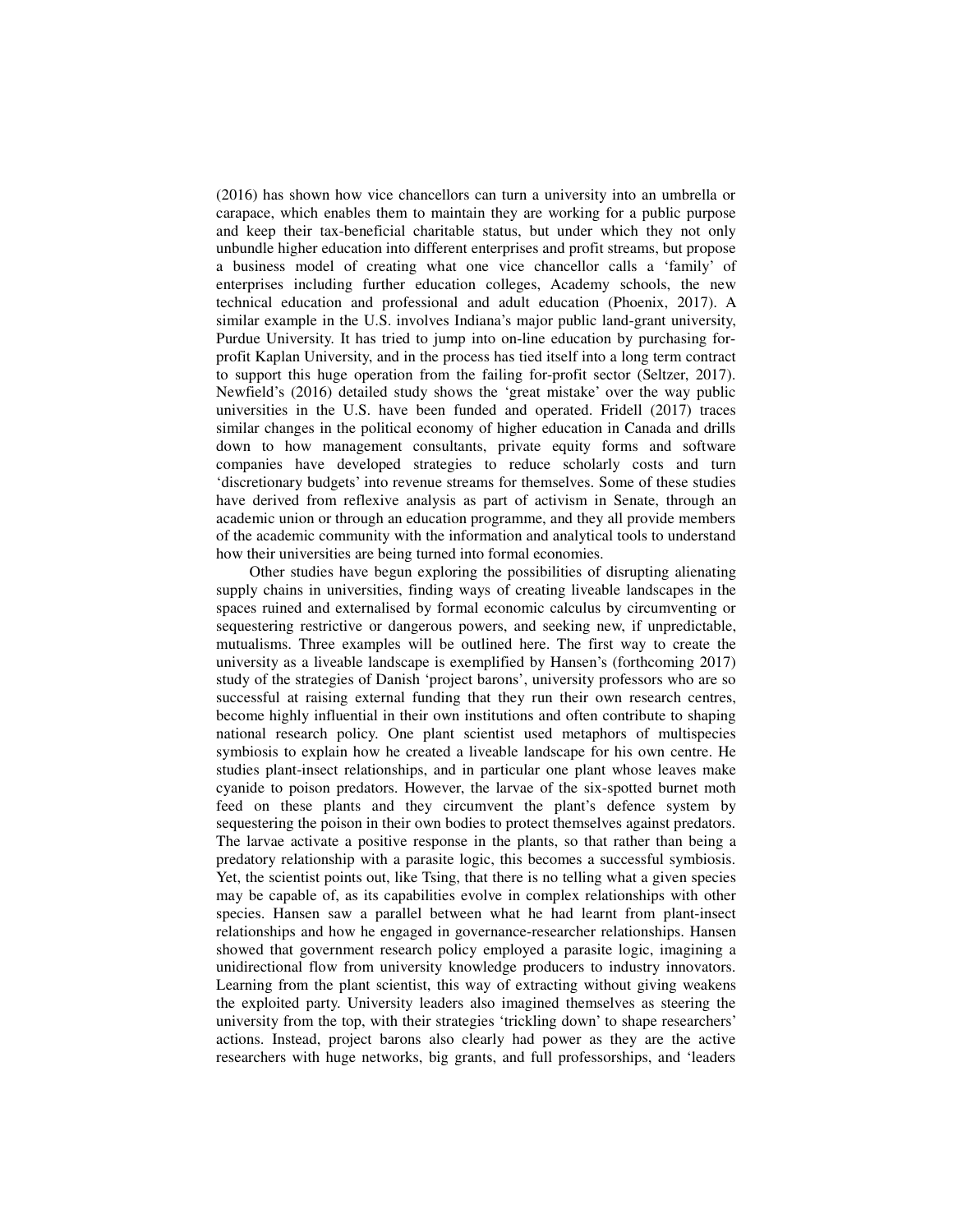can't move without them'. Hansen then gives an example of how the project baron acted in a toxic policy environment. At one point, the government required all grant applicants to have an industry partner, so the project baron split his lab into a spin-off company. He made an application based on a collaboration between the lab and the company and won the grant. The relationship developed, unexpectedly, into a symbiosis, as they found that the spin off company removed the toxin of repetitive procedures from the lab, and this freed the lab to be more experimental, and more competitive for grants. Using metaphors from plant science, this is a good example of finding spaces and ways to work within the university's new ecology to create a liveable landscape by circumventing restrictions, sequestering toxic powers and turning them to advantage by creating serendipitous synergies. This example does however also have a predatory aspect, as these fairly autonomous project barons draw on resources that sustain the broader basis of the university's activities, so that, as Hansen points out, members of the lab were celebrating the lab's new grant whilst people from mainstream departments were learning whether they were hit by the university's latest firing round.

A second, more ambitious attempt to entangle universities in liveable landscapes involves engaging in system disturbance and contesting the very basis of a university as an institution of the Capitalcene. Examples of system disturbance are the manifestos and protest movements trying to assert the critical and public purpose of the university. Throughout 2016, Aberdeen University held a series of meetings and seminars to rebuild community, establish trust and reclaim freedom. They produced a manifesto, 'Reclaiming Our University', which has been widely distributed (Reclaiming Our University, 2016). A similar Auckland Declaration arose from the UNIKE project (unike.au.dk), an EU-funded project to train 14 PhD and Post Docs as future research leaders who not only gained expert knowledge in how universities were being reformed in Europe and the Asia-Pacific Rim, but developed the reflexive abilities to use this knowledge to shape research and higher education institutions. The Declaration elaborated six principles that should underpin the organisation of a public university. These are: Public Good, Social Responsibility, Academic Freedom, Educational Autonomy, University Independence and Humane Workplace. These principles have been accepted at meetings of the Bologna Process, the Council of Europe and Education International and form a coherent basis for developing a university ecology with values and ways of organising internally that enables it to act as a progressive force in society.

A third example of a way to create a liveable landscape is by trying to build a new university based on the Auckland declaration principles. Another outcome of the UNIKE project was the creation of an international group of 37 scholaractivists all concerned to build universities based on mutuality. Using the experience of the very successful and well-established Mondragón university in Spain (Wright, Greenwood and Boden, 2011), a process of designing a cooperative university in England is underway (Winn and Neary, forthcoming 2017). Greenwood, Wright and Boden have been working on the design of a 'Trust University' in three senses of that word. First, is the idea of trust as a legal instrument of ownership. The aim is to make it impossible to realise, let alone privatise, the assets of the university by putting their ownership into a nonrevocable trust. This is modelled on the experience of the very successful department store, the John Lewis Partnership, whose owner in 1929 separated the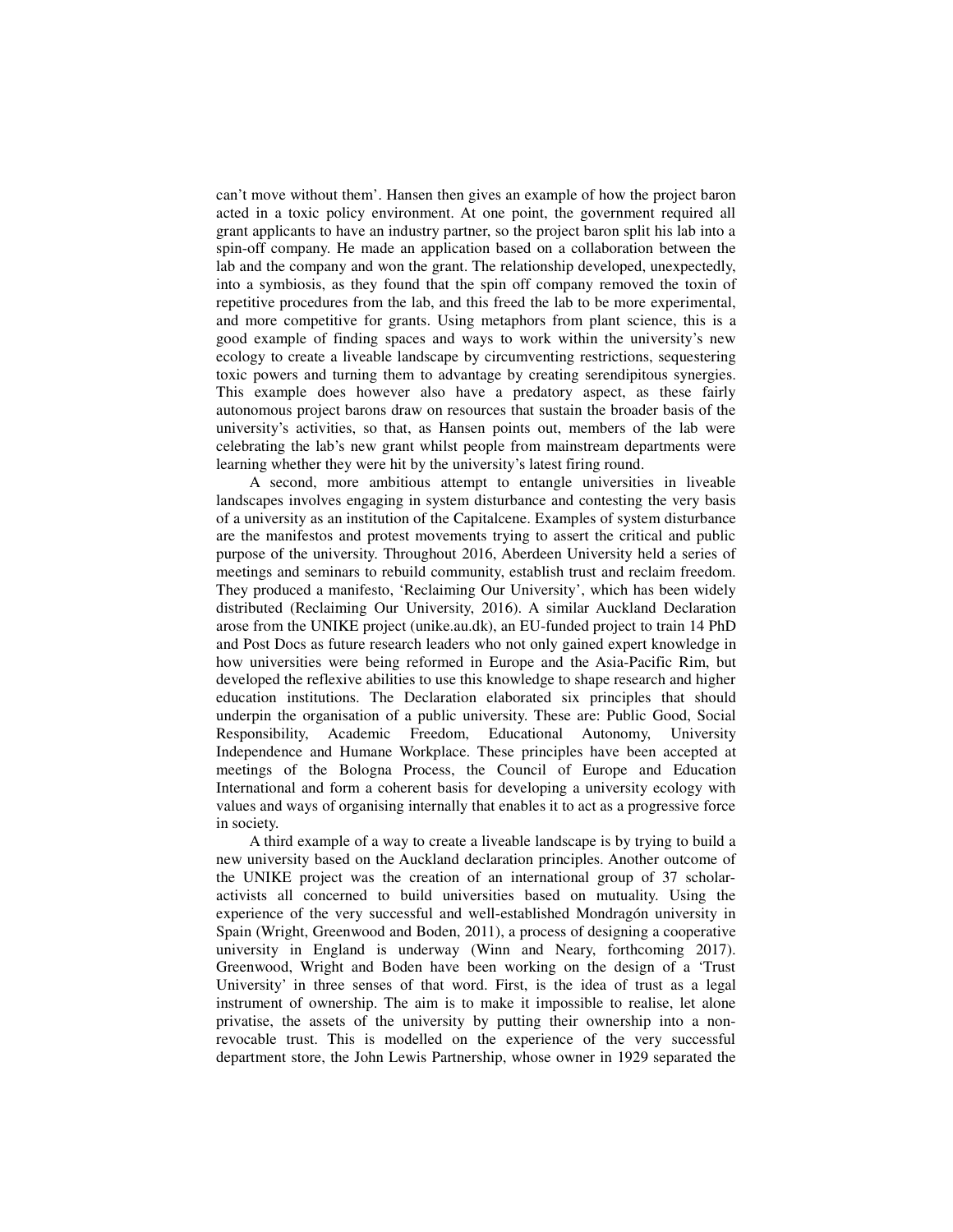legal ownership from beneficial ownership. All employees (our case would include staff and students) are beneficial owners with rights to influence the direction of the business and the distribution of profits, but they cannot sell the business (or in our case the university) and deny its benefits to future generations. To avoid the moral hazard of managers extracting high rent and even (as increasingly in public universities) coming to speak *as* the university and even thinking of the university as 'theirs', the John Lewis Partnership has also strictly fixed salary differentials between managers and rest of the partners. The second meaning of 'trust' is to create a High Trust Organisation based on mutually respectful relations between managers, academics, support workers and students. Greenwood draws on his experience of Scandinavian technical systems design and participatory organisation to develop the principles, values and methods of decision making. The third meaning of trust refers to creating a new social compact to achieve trust between the university and surrounding society. Regular use of tried and tested technologies, such as search conferences, involving the university's beneficial owners in dialogue with different categories of people from 'surrounding society' are proposed to identify circuits of exchange and, referring back to the Basque analogy, the work to be done to develop future activities that keep them in optimal balance (Wright and Greenwood, forthcoming 2017).

#### **CONCLUSION**

If universities are not to contribute to the economic and political processes that have brought about the Capitalocene and that are vividly depicted in the markers of nuclear fall-out, plastic waste and industrial agriculture chosen to demarcate the Anthropocene, then a renewal of the public purpose of the university is needed. At the moment, universities are being increasing organised according to the logic of what Polanyi called the formal economy, with their hallmark interlaced activities of research, teaching, public engagement and service unbundled into separate strands of capitalist value extraction. The logic of for-profit activity then dominates and is imposed on all other activities. This attempt to mirror market-thinking inside the university is used to decide what 'counts' and what is accorded value – even if in fact universities are very poor at organising themselves on market principles (Ciancanelli, 2008). The result is a narrowing of the purpose of the public university to providing the raw materials for a competitive knowledge economy. This is the way that institutions get implicated in the Capitalocene, focusing on notions of the market and externalising the social and the public.

Rather than thinking of the university as a driver of a 'knowledge economy', using Polanyi's terms, the economy needs re-embedding in the social, political and cultural institutions of which, in an ecological approach, it is a part. If a university is conceptualised as located in a 'liveable landscape', this involves rethinking its relationships in a 'world' of multiple organisations with myriad interests in and demands on the university. If these relationships are thought of as interdependencies and entanglements between companion species, rather than contracts with abstracted balance sheets of benefit and cost, then substantive valuations of these relationships would be based on notions of responsibility, or as Haraway (1991) terms it, 'thinking with care'. This is not a 'longing for a smooth harmonious world'; it involves reflexive analysis 'to acknowledge our own involvements in perpetuating dominant values, rather than retreating into the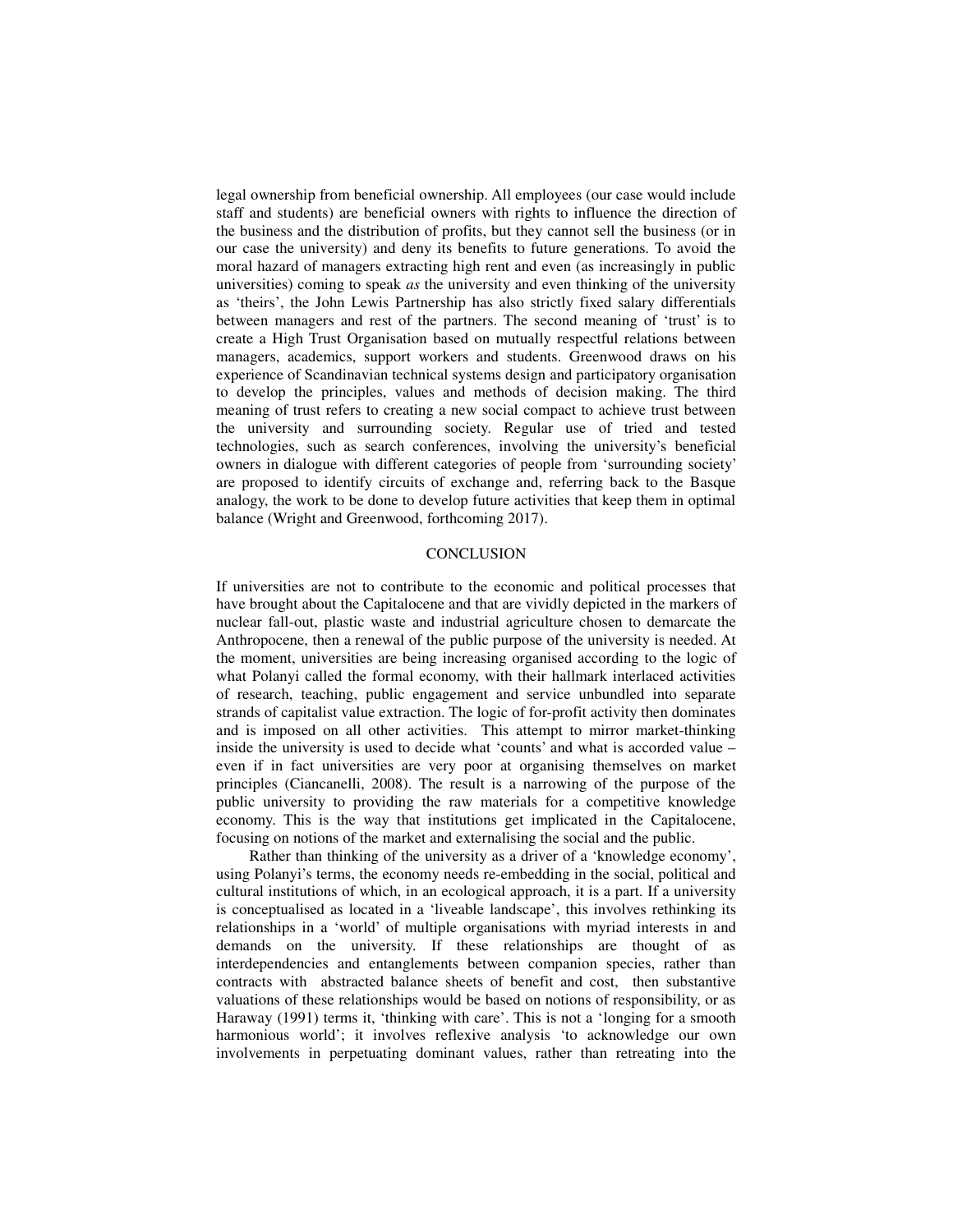secure position of an enlightened outsider who knows better' (Puig de la Bellacasa, 2012: 199, 197). It involves leading 'an examined life' and troubling questions about how to act in companion-species webs with complexity, care, and the unsettling obligation of curiosity in order to sustain interdependent worlds (Haraway, 2008: 36). Instead of taking post 1945 chicken bones as a fossil marker of the Anthropocene, Haraway refers to the millennia of chicken-human coexistence and treats chickens as a vastly experienced companion species: 'laying hens know more about the alliances it will take to survive and flourish in multispecies, multicultural, multiordered associations than do all the secondary Bushes in Florida and Washington. Follow the chicken and find the world' (Haraway, 2008: 274). Such an admonition does not offer a single direction ahead; it involves, as Tsing puts it, finding means for collaborative survival in precarious times without the 'handrails' of the familiar stories of modernization and progress (Tsing, 2015a: 2).

How then does the university negotiate its relations with the diverse organisations and interests that surround it to turn a 'knowledge economy' into what Tsing calls a liveable landscape? In an ecology conceptualised as an open system with intense interaction between an 'external' environment and the university's 'inner life', how do the members of a university work to achieve and vigilantly maintain a balance between the different circuits of exchange? And how do the staff and students organise themselves to achieve this in what is likely to be a tough and heavily contested process? One starting point is to imagine the principles on which such a liveable landscape would be based. I have drawn on analogies from Basque farming to imagine a sustainable system with balanced circuits of exchange. I have referred to the Auckland Declaration which puts forward an explicit set of principles for discussion, and the work in designing those principles into the organisation of a cooperative or trust university. A second answer is to develop tactics for practical action, aimed at creating new mutualisms. Here analogies were drawn from the mushroom foragers in the U.S. west coast, but as always in such complex ecological relations between fungus, trees, refugees, marketers, and forest rangers, it is not predictable whether successful synergies will result. The project baron drew his own analogies from plant science to explain how he used tactics of circumvention and sequestering to operate in a toxic funding and governance environment. He found spaces and ways to work through new forms of collaboration to create serendipitous synergies and turn the environment to his advantage – although others in the university lost out. The third answer is for academics to educate ourselves and our students to be critically reflexive about the space we are in and how to act. Newfield and Fridell are examples of researchers who have used their positions within universities to analyse current trends undermining the public university and identify ways to act to create alternatives – sometimes with success. How should we, and our institution, act in a Capitalocene – should we continue to be implicated in the reproduction of the Capitalocene/Anthropocene or do we re-think the space that universities are in as an ecology and seek out ways to act with responsibility and care within the university and in interactions with society, in the hope of generating some mutually beneficial synergies and with the ambition of creating a liveable landscape.

## ACKNOWLEDGEMENTS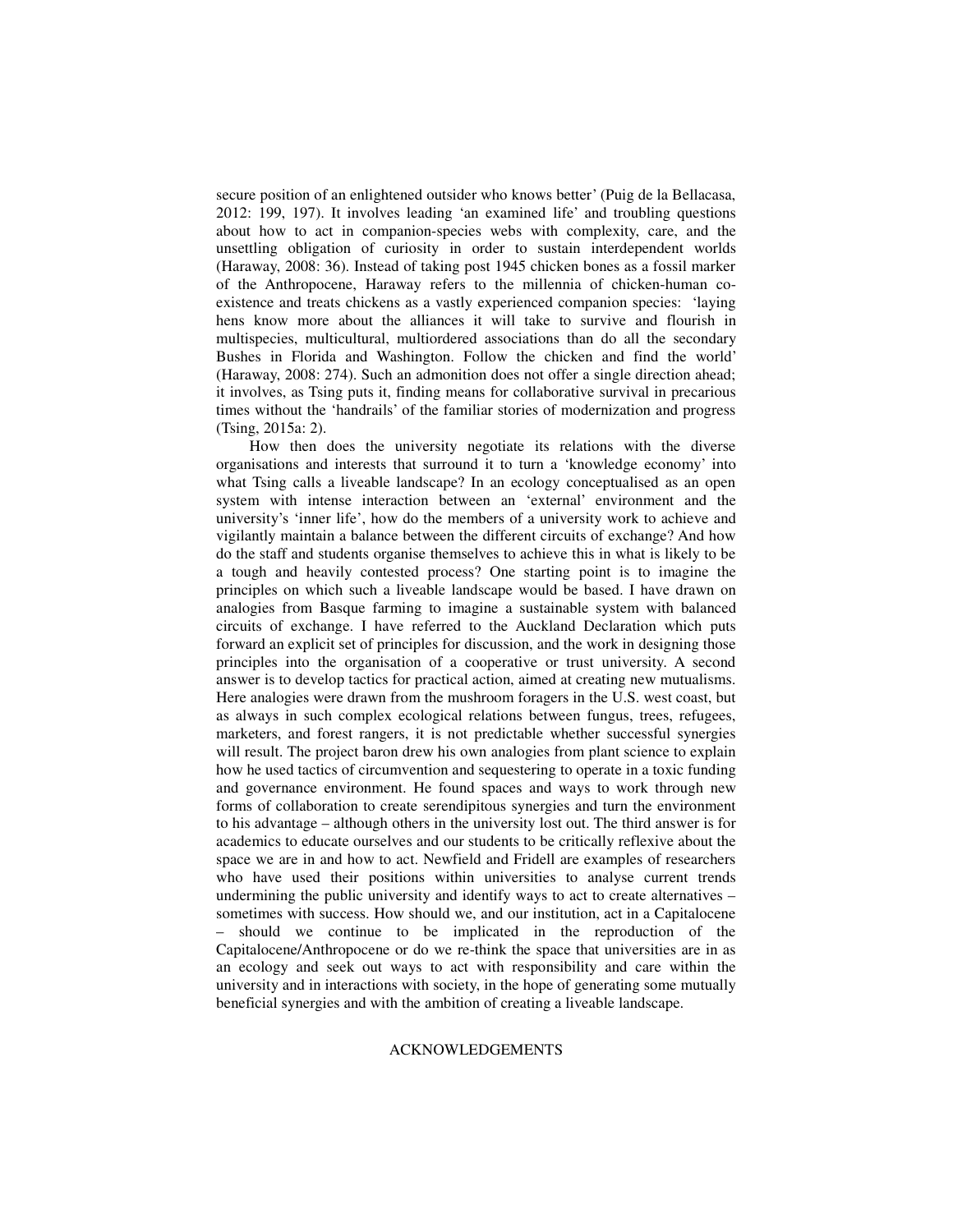This paper arises from work conducted for the UNIKE project (Universities in the Knowledge Economy) an EU PEOPLE Marie Curie ITN project from 2013 to 2017, project number 317452. Ideas about the dangers of treating the university as a formal economy were developed in collaboration with Davydd Greenwood and Rebecca Boden and first presented at a conference to develop a blueprint for a 'Trust University', held at DPU, Copenhagen, in June 2011. I thank Davydd Greenwood and Jakob Williams Ørberg for their generous collegial encouragement and for the critical comments and creative suggestions that have helped me to write this paper.

#### REFERENCES

- Amsler, M. & Shore, C. (2015). Responsibilisation and leadership in the neoliberal university: A New Zealand perspective. *Discourse: Studies in the Cultural Politics of Education*, published online. DOI: 10.1080/01596306.2015.1104857
- AWG. (2016). Media note: Anthropocene Working Group (AWG). University of Leicester, 29 August. Accessed on 5 May 2017 at http://www2.le.ac.uk/offices/press/press-releases/2016/august/medianote-anthropocene-working-group-awg.
- Barber, Michael, Donnelly, Katelyn & Rizvi, Saad. (2013). *An avalanche is coming: Higher education and the revolution ahead*. London: Institute for Public Policy Research. Accessed on 1 April 2017 at http://www.avalancheiscoming.com/.
- Bekhradnia, Bahram. (2015). 'Chile steps back from bitter market fruits. South America's neoliberal pioneer is taking higher education out of the market. *Times Higher Education* 15 January. Accessed on 1 April 2017 at https://www.timeshighereducation.com/comment/opinion/chile-steps-back-frombitter-market-fruits/2017895.article
- BIS. (2016). *Success as a knowledge economy: Teaching excellence, social mobility and student choice,* Cm 9258. London: Department for Business, Innovation and Skills. Accessed on 1 April 2017 at https://www.gov.uk/government/uploads/system/uploads/attachment\_data/file/523546/bis-16-265 success-as-a-knowledge-economy-web.pdf
- Browne Report. (2010). *Securing a sustainable future for higher education. An independent review of higher education funding and student finance*. Accessed on 1 April 2017 at https://www.gov.uk/government/uploads/system/uploads/attachment\_data/file/422565/bis-10-1208 securing-sustainable-higher-education-browne-report.pdf
- Cantini, Daniele. (Ed.) (forthcoming 2017). *Rethinking private higher education. Ethnographic* perspectives. Leiden: Brill.
- Carrington, <u>Damian.</u> (2016). *How the domestic chicken rose to define the Anthropocene*. The Guardian 31 August. Accessed on 5 May 2017 at 31 August. Accessed on 5 May 2017 at https://www.theguardian.com/environment/2016/aug/31/domestic-chicken-anthropocene-humanityinfluenced-epoch
- Ciancanelli, Penny. (2008). The business of teaching and learning: an accounting perspective. *Learning and Teaching: International Journal of Higher Education in the Social Sciences*, 1(1), 155-183.
- Dang, Que Anh. (2009). Recent higher education reforms in Vietnam: The role of the World Bank, *Working Papers on University Reform* no. 13. Copenhagen: Danish School of Education, Aarhus University.
- Danish Government. (2006). *Progress, innovation and cohesion. Strategy for Denmark in the Global Economy – Summary*. Copenhagen: Danish Government. Accessed on 5 May 2017 at http://www.stm.dk/multimedia/PROGRESS\_INNOVATION\_AND\_COHESION.pdf
- Dearing Report. (1997). *Higher education in the learning society. The national committee of inquiry into higher education*. London: Her Majesty's Stationery Office. Accessed on 1 April 2017 at http://www.educationengland.org.uk/documents/dearing1997/dearing1997.html
- EY. (2012). *University of the future. A thousand year old industry on the cusp of profound change*. Ernst & Young, Australia. Accessed on 1 April 2017 at & Young, Australia. Accessed on 1 April 2017 at http://www.ey.com/Publication/vwLUAssets/University\_of\_the\_future/ %24FILE/University\_of\_the\_future\_2012.pdf
- Fridell, Mara. (2017). Strike for scholarship. Paper given to CHEF seminar. Danish School of Education, Aarhus University. Copenhagen, 24 March.
- Greenwood, Davydd. (1976). *Unrewarding wealth. The commercialization and collapse of agriculture in a Spanish Basque town.* Cambridge: Cambridge University Press.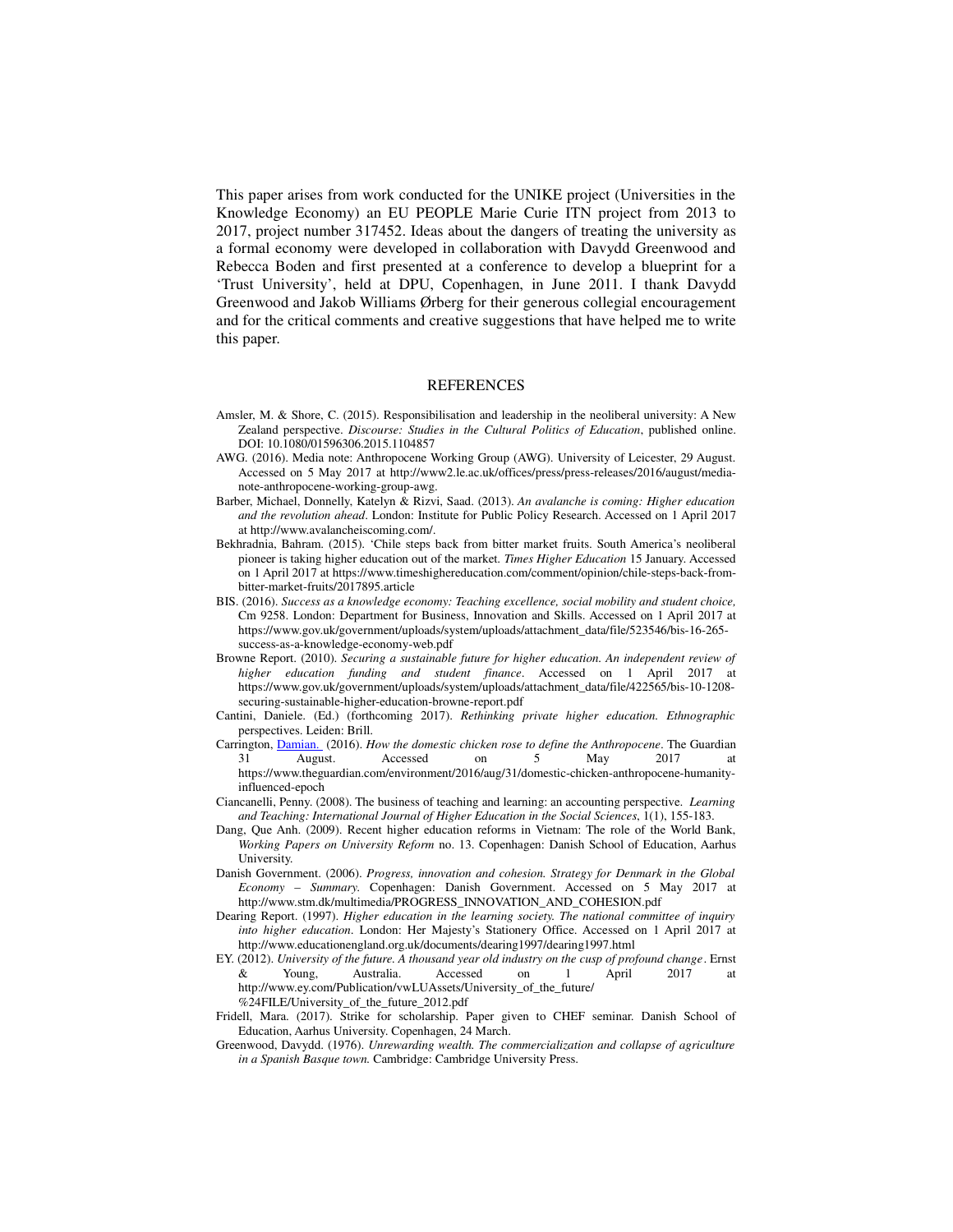- Hansen, Brigitte Gorm. (forthcoming 2017). Science/industry collaboration: bugs, project barons and managing symbiosis. In S. Wright & C. Shore (eds) *Death of the public university?* Oxford: Berghahn.
- Haraway, Donna. (1991). Situated knowledges: the science question in feminism and the privilege of partial perspective. In Haraway, Donna (Ed.) *Simians, cyborgs, and women: The reinvention of nature*. New York: Routledge.

Haraway, Donna. (2008). When species meet. Minneapolis: University of Minnesota Press.

- Hartmann, Eva. (2008). The EU as an emerging normative power in the global knowledge-based economy? Recognition regimes for higher education qualifications. In Bob Jessop, Norman Fairclough, & R. Wodak (eds) *Education and the knowledge-based economy in Europe*. Rotterdam: Sense.
- Jiménez, Alberto Corsín. (2006). Economy and aesthetic of public knowledge. *CRESC Working Paper* No. 26. University of Manchester: CRESC. Accessed on 15 March 2017 at http://citeseerx.ist.psu.edu/viewdoc/download?doi=10.1.1.518.9262&rep=rep1&type=pdf
- Komljenovic, Janja. (2016). *Making higher education markets.* PhD thesis, University of Bristol.

Komljenovic, Janja & Robertson, Susan. (2016). The dynamics of 'market-making' in higher education, Journal of Education Policy, 31(5), 622-636.

- Levin, Morten & Greenwood, Davydd J. (2016). *Creating a new public university and reviving democracy Action research in higher education*. Oxford: Berghahn.
- Mauss, Marcel. (1990 [1925]). *The gift. The form and reason for exchange in archaic societies.* London: Routledge.
- McGettigan, Andrew. (2013). *The great university gamble. Money, markets and the future of higher education.* London: Pluto Press.
- Moore, Jason W. (Ed.) (2016). *Anthropocene or capitalocene? Nature, history, and the crisis of capitalism*. Oakland, CA: PM Press/Kairos.
- Morton, Timothy. (2013). *Hyperobjects. Philosophy and ecology after the end of the world*. Minneapolis: University of Minnesota Press.
- Newfield, Christopher. (2016). *The great mistake*. Baltimore: John Hopkins University Press.
- Oceans at MIT. (2014). A quarter million tons of plastic float in our oceans, says Dr. Marcus Eriksen. Featured Stories 10 December. Accessed on 5 May 2017 at http://oceans.mit.edu/news/featuredstories/269000-tons-plastic-ocean-now-dr-marcus-eriksen
- Phoenix, David. (2017). Building more bridges. *Times Higher Education.* 16 March, p. 26.
- Polanyi, Karl. (2001 [1944]). *The great transformation.* Boston MA: Beacon Press.
- Polanyi, Karl. (1957). The economy as instituted process. In K. Polanyi, Conrad M. Arensberg, & Harry W. Pearson (eds) *Trade and market in the early empires. Economies in history and theory*. Glencoe, Illinois: The Free Press.
- Polanyi, Karl. (1963). Ports of trade in early societies. *The Journal of Economic History,* 23(1): 30-45.
- Puig de la Bellacasa, Maria. (2012). 'Nothing comes without its world': thinking with care. *The Sociological Review,* 60(2), 197-216.
- Reclaiming Our University. (2016). Manifesto and archive. Aberdeen University. https://reclaimingouruniversity.wordpress.com/2016/10/21/the-petition/comment-page-1/#comment-107
- Roberson, Susan & Komljenovic, Janja. (2016). Unbundling the university and making higher education markets. In Antoni Verger, Christopher Lubienski, & Gita Steiner-Khamsi (eds) *World yearbook of education 2016: The global education industry.* London: Routledge.
- Salmi, Jamil. (2009). *The challenge of establishing world-class universities.* Washington DC: The World Bank.
- Sassen, Saskia. (2014). *Expulsions: Brutality and complexity in the global economy*. Cambridge Mass.: Harvard University Press.
- Seltzer, Rick. (2017). Purdue's deal for Kaplan U trades a long-term business relationship for low upfront costs while raising worries -- especially among faculty groups -- about blurred lines between public and private higher ed. *Inside Higher Ed*, 4 May. Accessed on 5 May 2017 at https://www.insidehighered.com/news/2017/05/04/purdues-deal-kaplan-packs-low-front-costslong-terms-and-boundary-pushing-details#.WQrz0lXUVts.mailto
- Slaughter, Sheila & Rhoades, Gary. (2004). *Academic capitalism and the new economy. Markets, state, and higher education*. Baltimore: The Johns Hopkins University Press.
- Thorne M. (Ed.). (1999). *Foresight universities in the future*. London: Department of Trade and Industry. DTI/Pub 4263/5k/7/98/NP URN 99/982
- Tsing, Anna Lowenhaupt. (2015a). *The mushroom at the end of the world. On the possibility of life in capitalist ruins.* Princeton NJ: Princeton University Press.